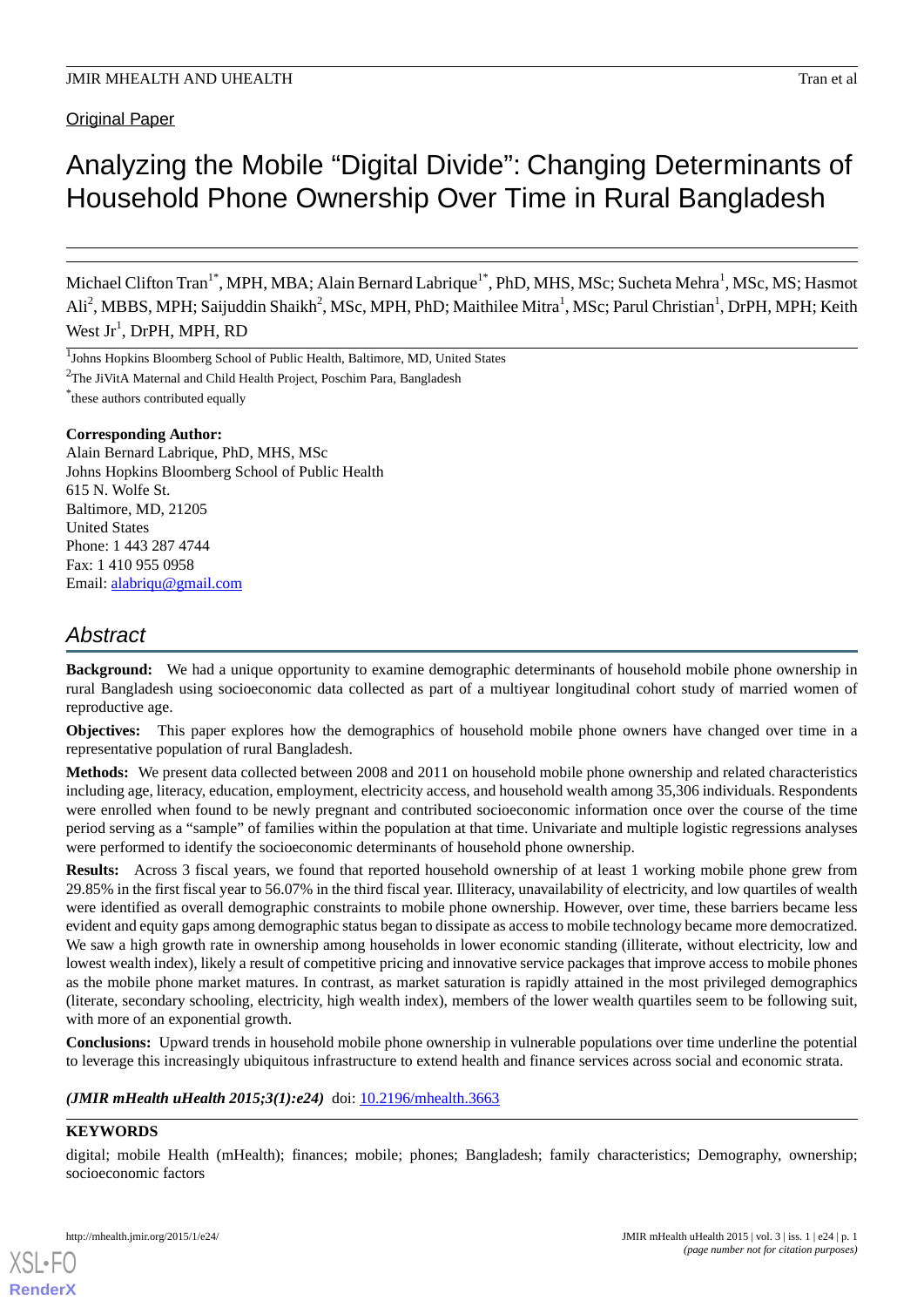# *Introduction*

The rapid adoption of mobile phones is changing the way individuals communicate on a global scale. Cheap, efficient, and easy-to-use mobile technology has surpassed fixed-lined networks as the primary form of communication in many developing countries. This leapfrogging of landline infrastructure was documented in most of sub-Saharan Africa by 2000 and in Asia by 2002 [\[1](#page-12-0)]. While it took landlines 128 years to reach 1 billion users globally, mobile network subscriptions reached 5.9 billion by the end of 2011 with mobile networks doubling in size every 2 years since 2002 [[2\]](#page-13-0). The International Telecommunications Union (ITU) predicts that by 2014, mobile penetration rates will reach 96% worldwide, 100% in developed countries, and 89% in developing countries, with almost an equal number of mobile connections as human beings on the planet [[1\]](#page-12-0). As a prominent driver of mobile growth, developing countries accounted for more than 80% of the 660 million new mobile cellular subscriptions added in 2011 [[1\]](#page-12-0). The remarkable rise in mobile phone uptake supports the proposition that mobile telephony has leapfrogged traditional landline infrastructure to become the preferred platform for communication.

The potential to leverage mobile phones for economic growth has also increased as access to information and communication channels becomes increasingly ubiquitous in developing countries. Economic advantages engendered by mobile technology are multifaceted ranging from providing those with access the ability to search for employment opportunities, negotiate product sales, report emergencies, and reap health and finance services all while reducing associated travel costs [[3\]](#page-13-1). Furthermore, mobile technology serves as a medium to essentially overcome geographic constraints, improve communication, and limit asymmetrical information, characteristic of traditional mechanisms that often require personal travel or reliance on radio, television, and print material [[4\]](#page-13-2).

<span id="page-1-0"></span>As mobile phones become inextricably linked with development strategies to improve health or provide economic opportunities, inequities of access may prevent the ability to reach segments of the population at the "base of the pyramid"—those most in need of the public health or economic interventions being delivered. Therefore, formulating strategies to maximize access to mobile phones requires an understanding of the changing factors that either enable or limit likelihood of ownership. The concept of differential mobile phone ownership as a result of social, cultural, and economic indicators is referred to as the *digital divide*, which highlights the inequity in access to technologies and subsequent technical services [\[5](#page-13-3)-[7](#page-13-4)]*.*

Asia's rapid mobile adoption has contributed a significant portion of the global market growth and underlines the importance of understanding drivers of mobile phone ownership in countries such as Bangladesh where mobile penetration rates are increasing but the pace of economic development remains slow. Although considered one of the least developed countries in the world according to the United Nations Department of Economic and Social Affairs (UNDESA), in 1993, Bangladesh became the first South Asian country to adopt cellular technology [[8](#page-13-5)[,9](#page-13-6)].

With the support of its parent company, Grameen Bank, Grameen Telecommunication helped spearhead the development of a telecom industry that is now one of the fastest growing industries and largest provider in the last decade [[3](#page-13-1)]. The Bangladesh Telecommunications Regulatory Commission estimated coverage (ie, access to a mobile signal) for 97% of the population, whereas mobile cellular subscribers comprised 97.2% of total subscribers [\[10](#page-13-7)]. The total economic impact of the mobile communications sector aggregated from supply-side, demand-side, and intangible benefits across the mobile value chain translated to 2.1% of the gross domestic product in 2004 and increased to 6.2% in 2007 [[11](#page-13-8)]. In 2009, the United Nations Economic and Social Commission for Asia and the Pacific (UNESCAP) conducted a survey in Bangladesh that reported 0.2 mobile cellular subscriptions per 100 population in 2000 grew to 63.8 per 100 population in 2012 with a 20.1% annual growth rate [\(Table 1](#page-1-0)) [[12\]](#page-13-9). [Table 1](#page-1-0) shows the variability of mobile phone diffusion throughout markets in Asia and the Pacific. In addition to income, the differences in adoption suggest competing explanations of penetration drivers such as demographic determinants [[13\]](#page-13-10).

**Table 1.** Asia and the pacific mobile cellular subscriptions in 2000, 2008, and 2012.<sup>a</sup>

| Country              | Mobile cellular subscriptions |      |       |                              |
|----------------------|-------------------------------|------|-------|------------------------------|
|                      | Per 100 population            |      |       | % change per annum 2000-2012 |
|                      | 2000                          | 2008 | 2012  |                              |
| Japan                | 53.1                          | 87.2 | 109.4 | 5.8                          |
| Cambodia             | 1.0                           | 30.7 | 132.0 | 44.0                         |
| Kyrgyzstan           | 0.2                           | 65.2 | 124.8 | 17.6                         |
| Bangladesh           | 0.2                           | 30.7 | 63.8  | 20.1                         |
| Papua New Guinea     | 0.2                           | 13.3 | 37.8  | 29.7                         |
| Asia and the Pacific | 6.5                           | 50.9 | 85.6  | 13.9                         |
| World                | 12.1                          | 59.9 | 89.5  | 10.5                         |

<sup>a</sup> Source: data extracted from UNESCAP statistics division [\[12\]](#page-13-9).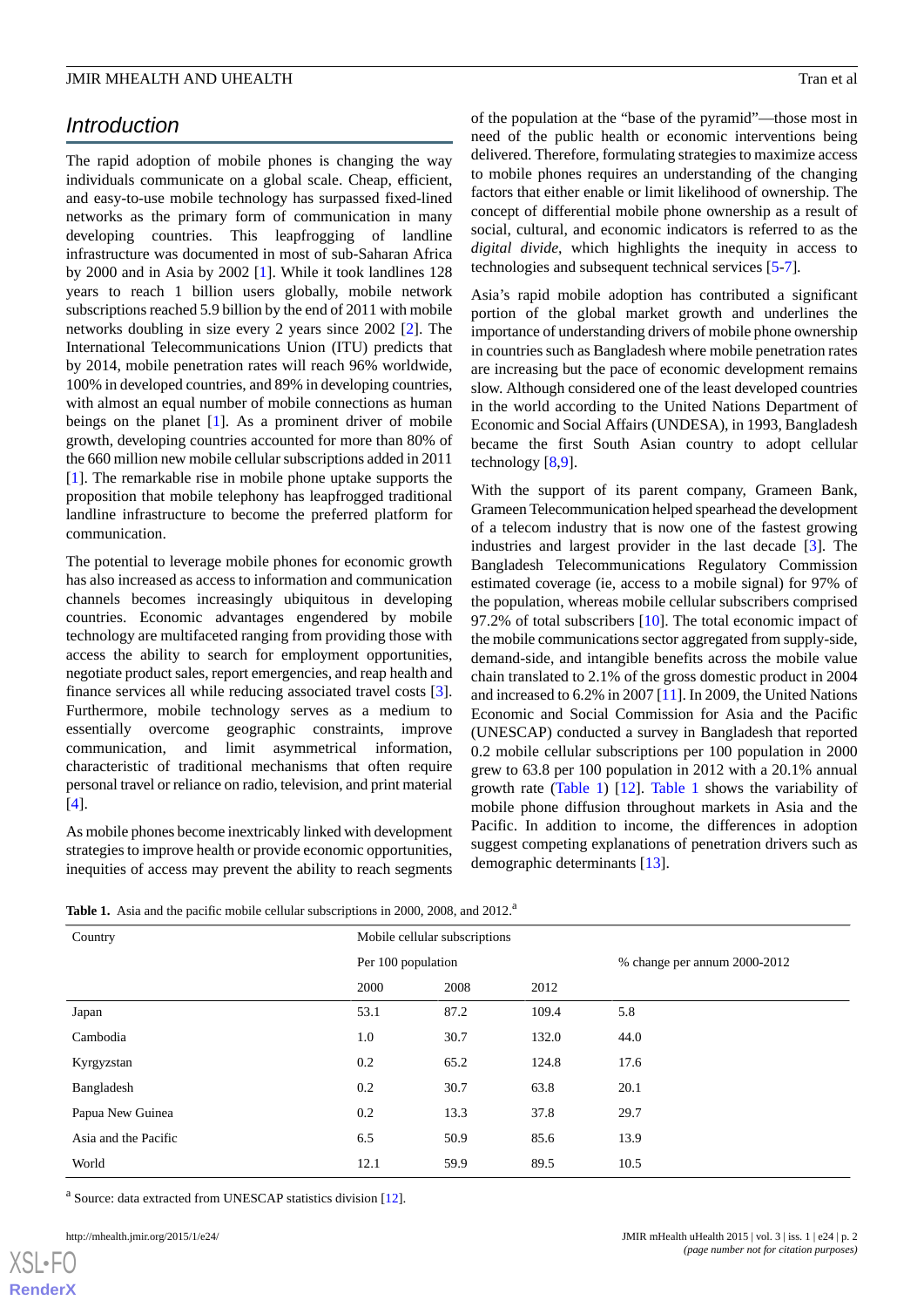At its simplest, basic-entry level, mobile phone ownership provides an ability to strengthen communication using voice and text messages. Bridging the mobile digital divide among economic and social groups such as the poor and women, respectively, could spur economic development and reconcile the inequitable distribution of power that stems from differential access to technology [[5](#page-13-3)[,11](#page-13-8)]. With such promise, socioeconomic groups within parts of rural Bangladesh where mobile phone ownership remains low is of particular concern because these populations lack the ability to leverage the maximum potential of access to information and resources through mobile communications. Often, it is membership in these lower socioeconomic status (SES) subgroups that also bear the greatest burden of ill health [\[14](#page-13-11)].

This paper explores how the demographics of household mobile phone owners have changed over time in a representative population of rural Bangladesh. Understanding the demographics of mobile phone ownership is essential to conceptualize, organize, and implement interventions that target vulnerable populations; if household ownership is crucial to program effectiveness, the strategy may have to provide phones or work on modifying the factors that influence ownership. Programs that target individuals, such as those offering customized reminders or information-providing messages, may require personal or household ownership of a phone for maximum impact, although there is little evidence to suggest this is true [[15\]](#page-13-12).

# *Methods*

### **Overview**

In 2008, the United Nations deemed household mobile phone ownership the best indication of adoption because household mobile phones are usually accessible to every member in the house. However, it is important to note that this assumption may not hold true in conservative communities where women's access to household assets is restricted or controlled by a patriarch [\[16](#page-13-13)]. Additionally, measuring household mobile phone ownership protects from identifying endogenous factors associated with multiple SIM card subscriptions per individual [[2\]](#page-13-0).

### **Recruitment**

In seeking a representative population site resonant with populations across the greater Gangetic floodplain, Gaibandha and Rangpur districts were selected based on maternal health reports, remoteness, and rural quality (eg, mostly villages linked by unpaved roads, surrounded by rice fields) [[17\]](#page-13-14). The defined research area is approximately 435  $\text{km}^2$  in size with a population density of approximately 1000 per  $km^2$  and mainly agrarian in nature (eg, seasonality and crop mix, weekly market network) [[18\]](#page-13-15).

Data from JiVitA-3, a randomized controlled trial (RCT) conducted in rural northwestern Bangladesh from 2008 to 2011 [[19\]](#page-13-16) was used for this analysis. During this trial aiming to assess the effect of nutrient supplementation on infant mortality, 44,467 pregnant women were enrolled from a cohort of approximately 120,000 married women of reproductive age [\[20](#page-13-17)]. A

socioeconomic assessment was conducted on all consenting newly pregnant women enrolled in the RCT and household mobile phone ownership was 1 characteristic. The aim of this analysis was to model the predictors of household phone ownership over time in a rural setting of Bangladesh where population, health, agriculture, and infrastructure broadly reflect the national rural population [\[17](#page-13-14)].

### **Statistical Analyses**

The variables included in the analysis were women's age, parity (number of children), literacy (measured as the reported ability to read and write a letter in the Bengali language), education, employment, access to electricity, and SES. Age was categorized as ≤19, 20-24, 25-29, and ≥30 years; parity as 0, 1-3, and >3; and education as none, primary (class 1-9), and secondary schooling (class 10 and above). Age and parity were specific to the married female respondent, whereas level of education, literacy, and employment information were reported personally by the respondent and on behalf of her husband, providing information on both members of the household. Household access to electricity, employment of husband and wife, and literacy were categorized as dichotomous variables. As the outcome variable, mobile phone ownership was dichotomous, classified as either no household mobile phone ownership or ≥1 household mobile phones.

Exploratory data analysis was conducted to determine relevant variables. Each respective variable was incorporated into a univariate analysis to identify potential determinants of mobile phone ownership followed by a multiple logistic regression analysis to adjust for confounding and identify the significant predictors of mobile phone ownership. Univariate and multiple logistic regression analyses assessed associations between household mobile phone ownership and demographics. Variation inflation factor (VIF) was used to check for collinearity between education, employment, literacy, and SES. Outliers were accounted for using DFFITS analysis. Listwise deletion was used for a complete case analysis to omit missing data. Lastly, a test for homogeneity was used to assess effect modification of the association between literacy, education, occupation, electricity, and wealth index (WI) with mobile phone ownership. An a priori level of statistical significance was set at *P*<.05. All of the values were unique; that is, individuals were not followed longitudinally. STATA version 12.0 (StataCorp LP, College Station, TX, USA) was used for statistical analyses.

To evaluate temporal trends, the demographics of household mobile phone ownership were measured over a 3-year fiscal period that began in July and ended in June from 2008 to 2011. In doing so, the first 6 months (January 2008-June 2008) of the dataset were excluded to capture the latest entries (July 2011) in the last fiscal year. For this period, data on 35,306 trial participants were used for the analysis and are presented here. Once stratified by fiscal year, univariate and multivariate analyses were used to assess whether demographic determinants of phone ownership changed over time.

### **Socioeconomic Status**

A principal component analysis was previously used to construct a WI, which factored durable assets, dwelling characteristics,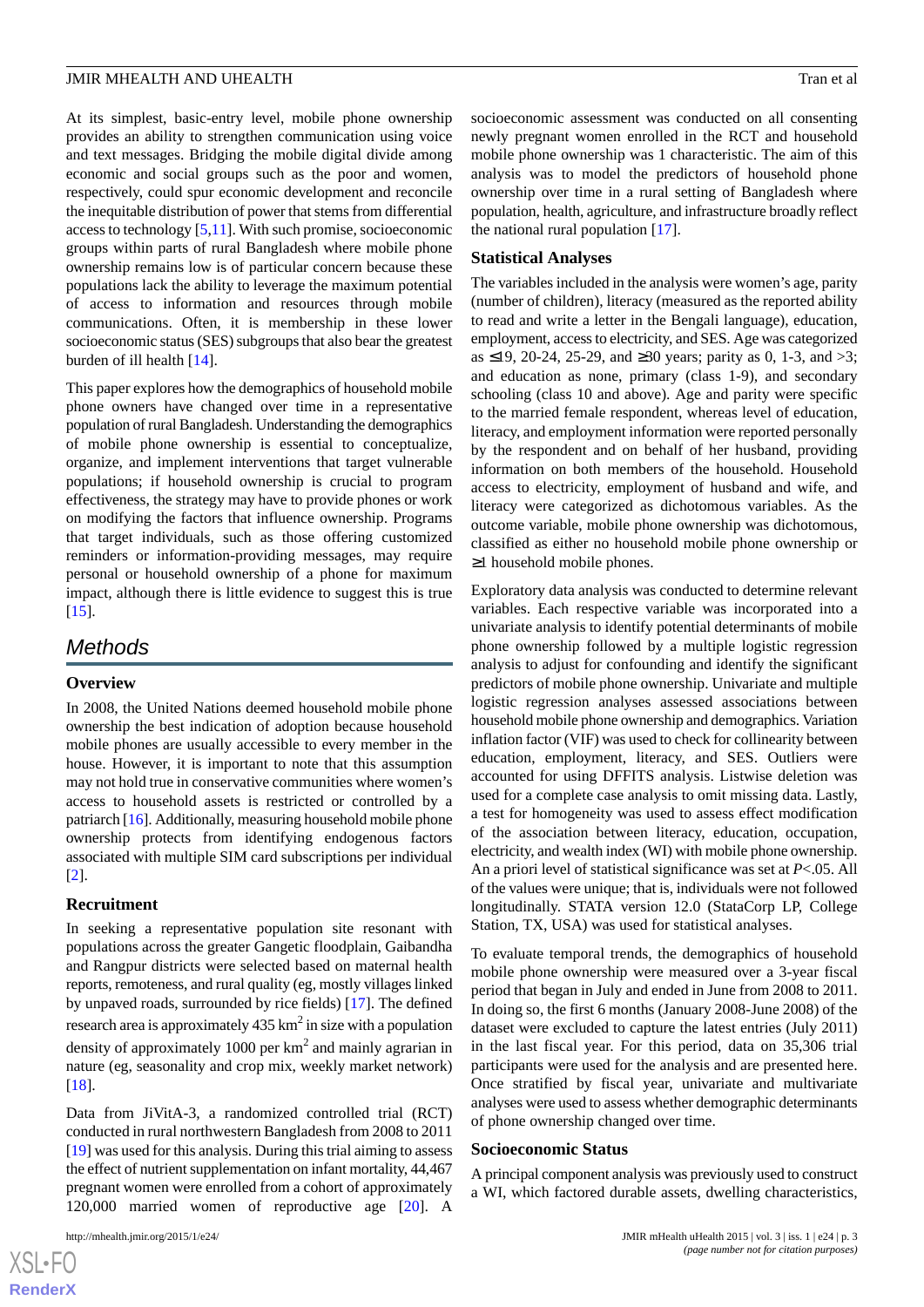productive assets, and land ownership [[21](#page-13-18)[,22](#page-13-19)]. These indexes are representative of SES because they are more easily and reliably reported than income or consumption expenditure data in developing countries  $[21]$  $[21]$ . As in Filmer et al  $[23]$  $[23]$ , WI was categorized into ordinal variables categorizing it into quartiles (lowest, low, high, and highest) of SES.

# *Results*

Overall, the youngest respondent with a household mobile phone was aged 9 years, whereas the oldest respondent was aged 48 years. The median age of respondents who owned a household mobile phone in fiscal year 1 was 23 years (IQR 9), whereas the median age for fiscal years 2 and 3 was 22 years (IQR 8) ([Figure 1\)](#page-3-0). [Table 2](#page-4-0) shows the association between demographic characteristics and non–phone ownership; [Table 3](#page-5-0) shows the association between demographic characteristics and phone ownership stratified over 3 fiscal years. Overall, phone ownership increased by fiscal year (year 1: 29.85%, 4178/13,996; year 2: 39.91%, 4842/12,132; year 3: 56.07%, 5107/9109).

<span id="page-3-0"></span>The proportion of households in the low socioeconomic groups owning a mobile phone changed dramatically over time. [Figure](#page-9-0) [2](#page-9-0) shows that when stratified by WI, 91.6% of households in the

**Figure 1.** Box plot of respondents' ages who owned mobile phones by fiscal year.

lowest quartile did not own a mobile phone, whereas only 3.9% of households in the highest quartile did not own a mobile phone in fiscal year 1 [\(Figure 2\)](#page-9-0). However, by fiscal year 3, 70.5% of households in the lowest quartile and only 1.9% of households in the highest quartile did not own a mobile phone.

[Tables 4](#page-6-0)-[6](#page-8-0) show the unadjusted and adjusted odds ratios of mobile phone ownership for all demographic variables across fiscal years 1, 2, and 3, respectively. Unadjusted univariate analysis shows that the older the wives (respondents) or the more children in a household, the less likely it was to own a mobile phone because it was negatively associated and continued to decrease across fiscal years 1 and 3. Wife's employment (fiscal year 1: OR 0.74, 95% CI 0.69-0.79, *P*<.001; fiscal year 3: OR 0.78, 95% CI 0.71-0.84, *P*<.001) was the only variable that had an overall increase in the odds of owning a mobile phone over time but remained negatively associated. Wife's literacy, husband's literacy, wife's education, husband's education, electricity, and WI were all positively associated with mobile phone ownership that also attenuated over time. There was a decreasing dose-response relationship over the 3-year fiscal periods for the respondents aged 25-29 and ≥30 years, all parity groups (1-3 and ≥4), wife's literacy, husband's literacy, wife's education, husband's education, and for the low and high quartiles of WI.



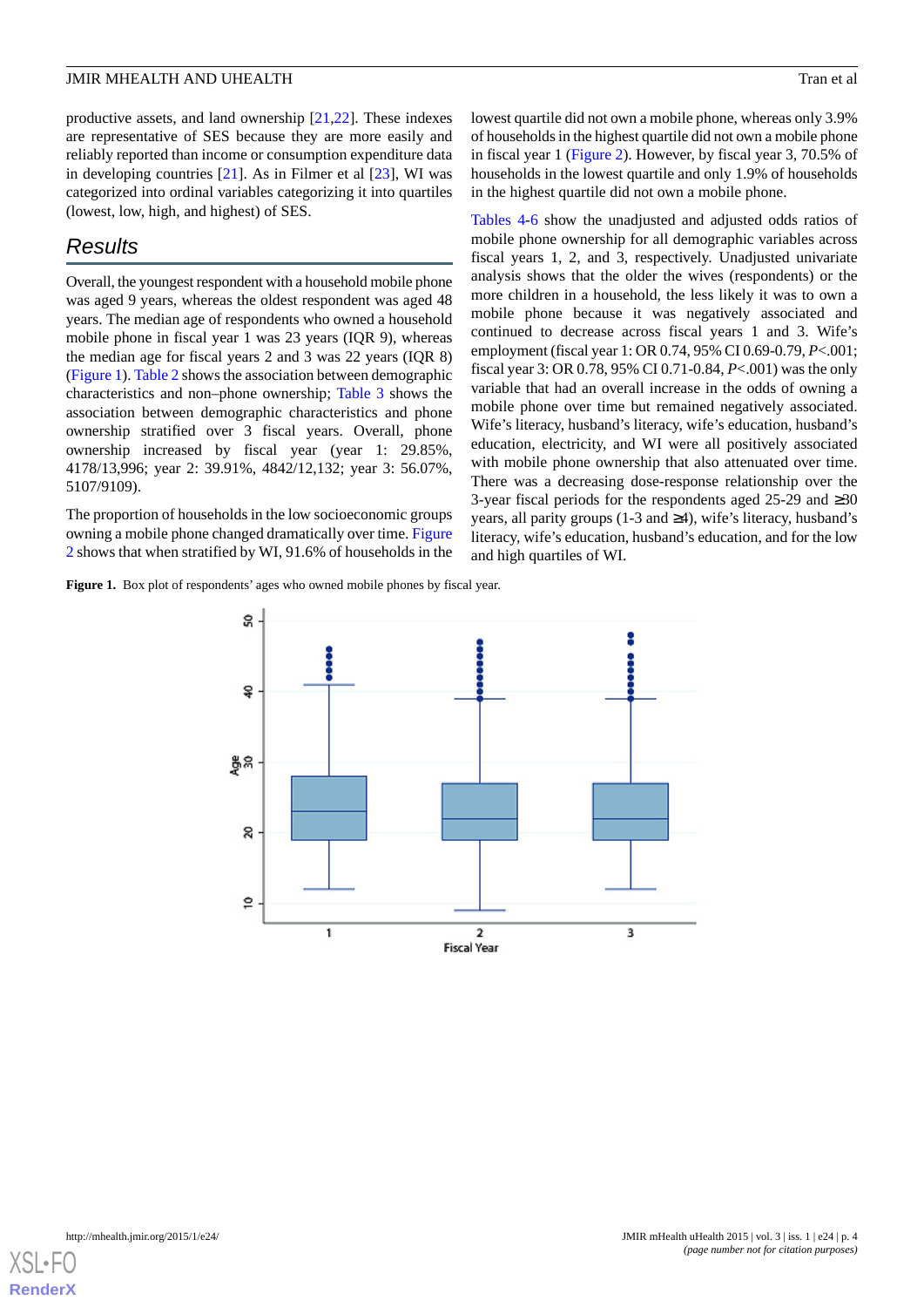# **JMIR MHEALTH AND UHEALTH** Tran et al.

<span id="page-4-0"></span>**Table 2.** Demographic characteristics of mobile phone nonowners by fiscal year, 2009-2011.

| Demographic characteristics     | July 2008 to June 2009<br>$(n=13,996)$ | July 2009 to June 2010 | July 2010 to June 2011<br>$(n=9109)$ |
|---------------------------------|----------------------------------------|------------------------|--------------------------------------|
|                                 |                                        | $(n=12,132)$           |                                      |
| Households, $n$ $(\frac{9}{6})$ |                                        |                        |                                      |
| Non-mobile phone owners         | 9818 (70.15)                           | 7290 (60.09)           | 4002 (43.93)                         |
| Wife's age (years)              |                                        |                        |                                      |
| Mean (SD)                       | 24.41(6.5)                             | 24.67(6.5)             | 24.91 (6.5)                          |
| Range, $n$ $(\%)$               |                                        |                        |                                      |
| $\leq$ 19                       | 2694 (69.20)                           | 1874 (55.10)           | 993 (37.70)                          |
| $20 - 24$                       | 2827 (68.63)                           | 2090 (58.76)           | 1054 (41.00)                         |
| $25 - 29$                       | 2103 (69.61)                           | 1694 (63.19)           | 987 (48.31)                          |
| $\geq 30$                       | 2194 (74.05)                           | 1632 (65.46)           | 968 (52.02)                          |
| Parity, $n$ $(\frac{6}{6})$     |                                        |                        |                                      |
| $\boldsymbol{0}$                | 2470 (62.36)                           | 1866 (49.69)           | 1082 (33.59)                         |
| $1 - 3$                         | 6141 (71.85)                           | 4605 (63.35)           | 2505 (48.09)                         |
| $\geq\!\!4$                     | 1207 (81.12)                           | 819 (73.92)            | 415 (61.12)                          |
| Wife literate, $n$ $(\%)$       |                                        |                        |                                      |
| No                              | 5205 (85.79)                           | 3761 (77.21)           | 2054 (62.00)                         |
| Yes                             | 4613 (58.19)                           | 3526 (48.58)           | 1947 (33.60)                         |
| Husband literate, n (%)         |                                        |                        |                                      |
| No                              | 5724 (86.96)                           | 4307 (77.72)           | 2442 (63.49)                         |
| Yes                             | 4091 (55.22)                           | 2970 (45.18)           | 1555 (29.61)                         |
| Wife's education, $n$ (%)       |                                        |                        |                                      |
| No schooling                    | 3872 (86.29)                           | 2759 (78.49)           | 1532 (63.62)                         |
| Primary $(1-9)$                 | 5783 (67.84)                           | 4415 (57.15)           | 2412 (41.06)                         |
| Secondary $(≥10)$               | 163 (16.57)                            | 116 (13.00)            | 58 (7.02)                            |
| Husband's education, $n$ (%)    |                                        |                        |                                      |
| No schooling                    | 5361 (87.71)                           | 3956 (78.38)           | 2230 (63.66)                         |
| Primary $(1-9)$                 | 3574 (66.44)                           | 2620 (54.75)           | 1406 (38.01)                         |
| Secondary $(210)$               | 883 (32.25)                            | 714 (31.04)            | 366 (19.19)                          |
| Wife employed, n (%)            |                                        |                        |                                      |
| $\rm No$                        | 5635 (67.63)                           | 4042 (57.89)           | 2100 (41.17)                         |
| Yes                             | 4183 (73.85)                           | 3248 (63.07)           | 1902 (47.46)                         |
| Husband employed, n (%)         |                                        |                        |                                      |
| $\rm No$                        | 13 (56.52)                             | 4(57.14)               | 3(60.00)                             |
| Yes                             | 9805 (70.17)                           | 7286 (60.09)           | 3999 (43.93)                         |
| Electricity, n (%)              |                                        |                        |                                      |
| No                              | 8612 (76.79)                           | 6364 (67.50)           | 3465 (50.47)                         |
| Yes                             | 1205 (43.36)                           | 925 (34.22)            | 537 (23.93)                          |
| Wealth index (WI), n (%)        |                                        |                        |                                      |
| Lowest quartile                 | 5081 (91.58)                           | 3896 (84.02)           | 2155 (70.54)                         |
| Low quartile                    | 4156 (68.31)                           | 3066 (56.28)           | 1699 (39.80)                         |
| High quartile                   | 568 (27.97)                            | 323 (18.26)            | 143 (9.40)                           |
| Highest quartile                | 13 (3.90)                              | 5(1.80)                | 5(1.89)                              |

[XSL](http://www.w3.org/Style/XSL)•FO **[RenderX](http://www.renderx.com/)**

http://mhealth.jmir.org/2015/1/e24/ JMIR mHealth uHealth 2015 | vol. 3 | iss. 1 | e24 | p. 5 *(page number not for citation purposes)*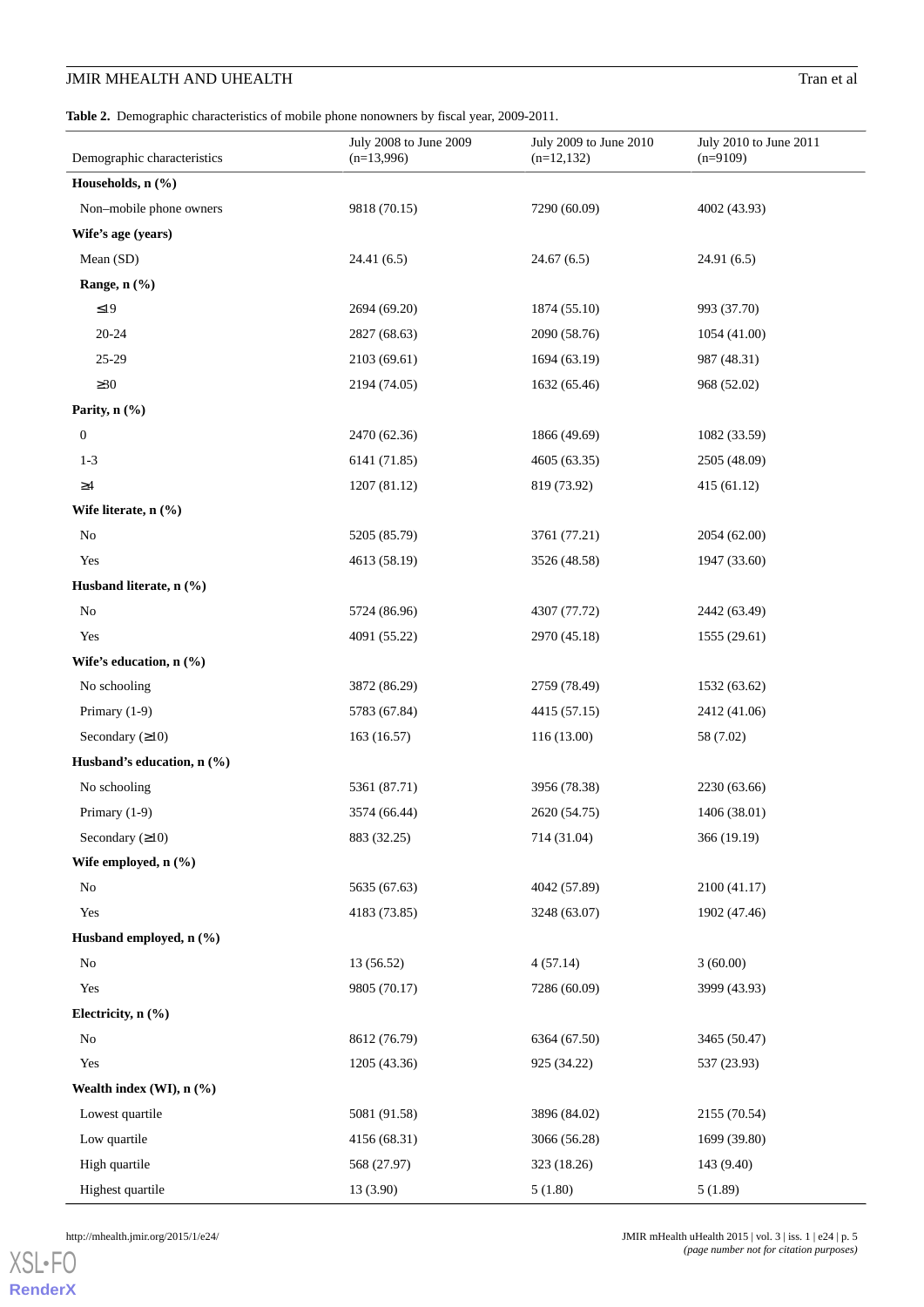# **JMIR MHEALTH AND UHEALTH** Tran et al.

<span id="page-5-0"></span>**Table 3.** Demographic characteristics of mobile phone owners by fiscal year, 2009-2011.

| Demographic characteristics | July 2008 to June 2009<br>$(n=13,996)$ | July 2009 to June 2010<br>$(n=12,132)$ | July 2010 to June 2011<br>$(n=9109)$ |
|-----------------------------|----------------------------------------|----------------------------------------|--------------------------------------|
| Households, n (%)           |                                        |                                        |                                      |
| Mobile owners               | 4178 (29.85)                           | 4842 (39.91)                           | 5107 (56.07)                         |
| Wife's age (years)          |                                        |                                        |                                      |
| Mean (SD)                   | 23.96(6.3)                             | 23.64(6.3)                             | 23.56(6.2)                           |
| Range, n (%)                |                                        |                                        |                                      |
| $\leq19$                    | 1199 (30.80)                           | 1527 (44.90)                           | 1641 (62.30)                         |
| $20 - 24$                   | 1292 (31.37)                           | 1467 (41.24)                           | 1517 (59.00)                         |
| 25-29                       | 918 (30.39)                            | 987 (36.81)                            | 1056 (51.69)                         |
| $\geq 30$                   | 769 (25.95)                            | 861 (34.54)                            | 893 (47.98)                          |
| Parity, $n$ $(\%)$          |                                        |                                        |                                      |
| $\boldsymbol{0}$            | 1491 (37.64)                           | 1889 (50.31)                           | 2139 (66.41)                         |
| $1 - 3$                     | 2406 (28.15)                           | 2664 (36.65)                           | 2704 (51.91)                         |
| $\geq\!\!4$                 | 281 (18.88)                            | 289 (26.08)                            | 264 (38.88)                          |
| Wife literate, $n$ $(\%)$   |                                        |                                        |                                      |
| $\rm No$                    | 862 (14.21)                            | 1110 (22.79)                           | 1259 (38.00)                         |
| Yes                         | 3315 (41.81)                           | 3732 (51.42)                           | 3848 (66.40)                         |
| Husband literate, n (%)     |                                        |                                        |                                      |
| $\rm No$                    | 858 (13.04)                            | 1235 (22.28)                           | 1404 (36.51)                         |
| Yes                         | 3318 (44.78)                           | 3604 (54.82)                           | 3696 (70.39)                         |
| Wife's education, n (%)     |                                        |                                        |                                      |
| No schooling                | 615 (13.71)                            | 756 (21.51)                            | 876 (36.38)                          |
| Primary $(1-9)$             | 2742 (32.16)                           | 3310 (42.85)                           | 3463 (58.94)                         |
| Secondary $(≥10)$           | 821 (83.43)                            | 776 (87.00)                            | 768 (92.98)                          |
| Husband's education, n (%)  |                                        |                                        |                                      |
| No schooling                | 751 (12.29)                            | 1091 (21.62)                           | 1273 (36.34)                         |
| Primary (1-9)               | 1805 (33.56)                           | 2165 (45.25)                           | 2293 (61.99)                         |
| Secondary $(210)$           | 1622 (64.75)                           | 1586 (68.96)                           | 1541 (80.81)                         |
| Wife employed, n (%)        |                                        |                                        |                                      |
| $\rm No$                    | 2697 (32.37)                           | 2940 (42.11)                           | 3001 (58.83)                         |
| Yes                         | 1481 (26.15)                           | 1902 (36.91)                           | 2106 (52.54)                         |
| Husband employed, n (%)     |                                        |                                        |                                      |
| $\rm No$                    | 10 (43.48)                             | 3(42.86)                               | 2(40.00)                             |
| Yes                         | 4168 (29.83)                           | 4839 (39.91)                           | 5105 (56.07)                         |
| Electricity, n (%)          |                                        |                                        |                                      |
| $\rm No$                    | 2603 (23.21)                           | 3064 (32.50)                           | 3400 (49.53)                         |
| Yes                         | 1574 (56.64)                           | 1778 (65.78)                           | 1707 (76.07)                         |
| Wealth index (WI), n (%)    |                                        |                                        |                                      |
| Lowest quartile             | 467 (8.42)                             | 741 (15.98)                            | 900 (29.46)                          |
| Low quartile                | 1928 (31.69)                           | 2382 (43.72)                           | 2570 (60.20)                         |
| High quartile               | 1463 (72.03)                           | 1446 (81.74)                           | 1378 (90.60)                         |
| Highest quartile            | 320 (96.10)                            | 273 (98.20)                            | 259 (98.11)                          |

[XSL](http://www.w3.org/Style/XSL)•FO **[RenderX](http://www.renderx.com/)**

http://mhealth.jmir.org/2015/1/e24/ JMIR mHealth uHealth 2015 | vol. 3 | iss. 1 | e24 | p. 6 *(page number not for citation purposes)*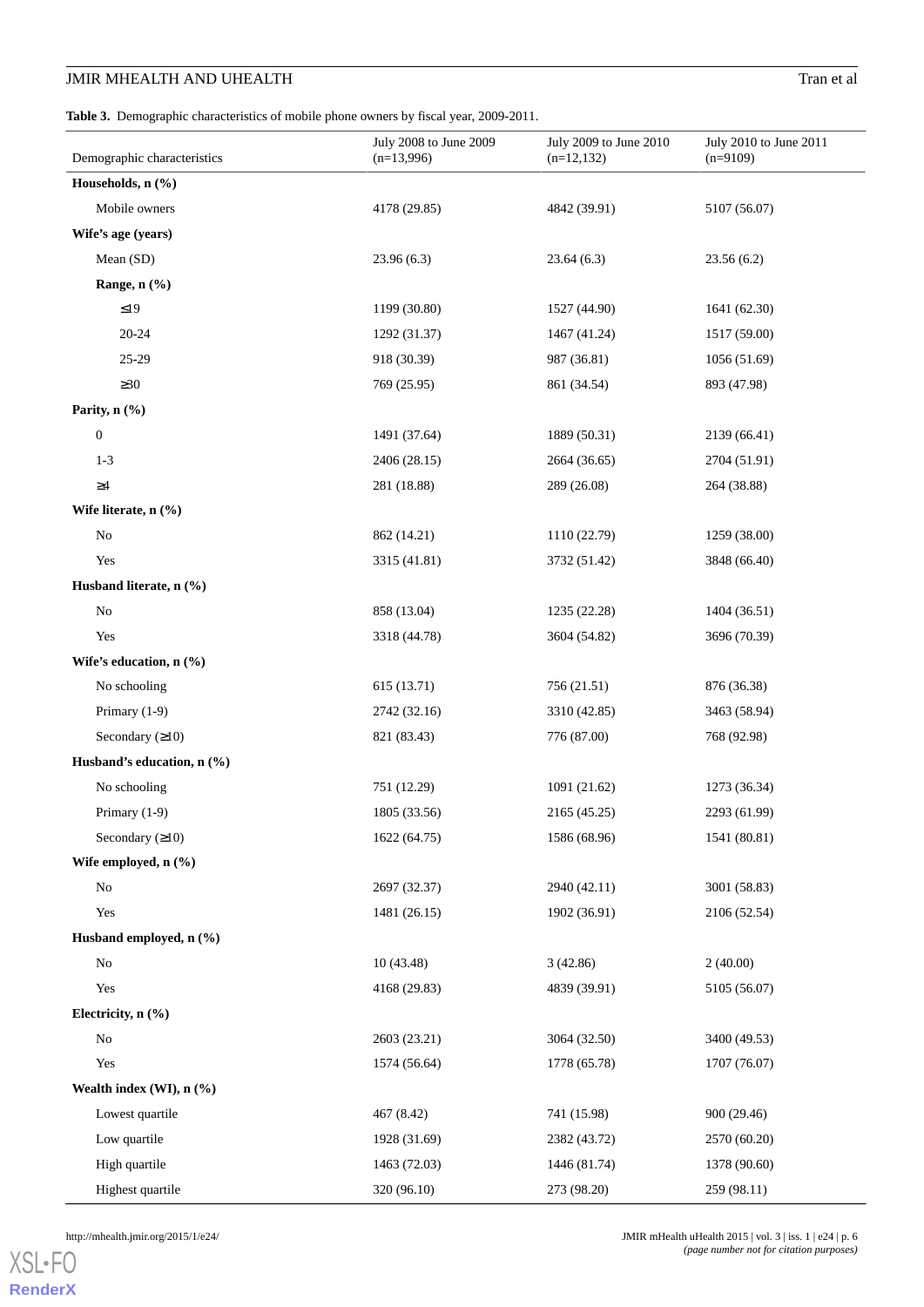# **JMIR MHEALTH AND UHEALTH** Tran et al.

<span id="page-6-0"></span>**Table 4.** Unadjusted and adjusted odds ratio (OR) and 95% confidence intervals (95% CI) of reporting household mobile phone ownership by demographics for fiscal year 1 (n=13,996), July 2008-June 2009.

| Demographic characteristics | Unadjusted             |                  |                      | Adjusted         |  |
|-----------------------------|------------------------|------------------|----------------------|------------------|--|
|                             | OR (95% CI)            | $\boldsymbol{P}$ | OR (95% CI)          | $\boldsymbol{P}$ |  |
| Wife's age (years)          |                        |                  |                      |                  |  |
| $\leq$ 19                   | 1.00                   |                  | 1.00                 |                  |  |
| $20 - 24$                   | $1.03(0.93-1.13)$      | .58              | $1.25(1.09-1.43)$    | .002             |  |
| 25-29                       | $0.98(0.89-1.09)$      | .71              | $1.23(1.04-1.45)$    | .02              |  |
| $\geq 30$                   | $0.79(0.71-0.88)$      | < 0.001          | $1.15(0.96-1.39)$    | .14              |  |
| Parity                      |                        |                  |                      |                  |  |
| $\boldsymbol{0}$            | 1.00                   |                  | 1.00                 |                  |  |
| $1 - 3$                     | $0.65(0.59-0.70)$      | $< 001$          | $0.80(0.70-0.92)$    | .002             |  |
| $\geq\!\!4$                 | $0.39(0.33-0.45)$      | < 0.001          | $0.72(0.58-0.89)$    | .004             |  |
| Wife literate               |                        |                  |                      |                  |  |
| $\rm No$                    | 1.00                   |                  | 1.00                 |                  |  |
| Yes                         | 4.34 (3.99-4.72)       | < 0.001          | $1.63(1.39-1.91)$    | < 0.001          |  |
| <b>Husband literate</b>     |                        |                  |                      |                  |  |
| $\rm No$                    | 1.00                   |                  | 1.00                 |                  |  |
| Yes                         | 5.41 (4.97-5.89)       | $< 001$          | $1.58(1.33-1.88)$    | < 0.001          |  |
| Wife's education            |                        |                  |                      |                  |  |
| No schooling                | 1.00                   |                  | $1.00\,$             |                  |  |
| Primary (1-9)               | 2.99 (2.71-3.29)       | $< 001$          | $0.87(0.73-1.03)$    | 11               |  |
| Secondary $(210)$           | 31.71 (26.27-38.29)    | < 0.001          | $1.84(1.33-1.88)$    | $< 001$          |  |
| Husband's education         |                        |                  |                      |                  |  |
| No schooling                | 1.00                   |                  | 1.00                 |                  |  |
| Primary (1-9)               | $3.61(3.28-3.97)$      | < .001           | $1.34(1.12-1.60)$    | .002             |  |
| Secondary $(210)$           | 13.11 (11.72-14.67)    | < 0.001          | $2.17(1.77-2.68)$    | < 0.001          |  |
| Wife employed               |                        |                  |                      |                  |  |
| ${\rm No}$                  | 1.00                   |                  | 1.00                 |                  |  |
| Yes                         | $0.74(0.69-0.79)$      | $< 0.01$         | $0.75(0.68-0.82)$    | $<001$           |  |
| <b>Husband</b> employed     |                        |                  |                      |                  |  |
| $\rm No$                    | 1.00                   |                  | 1.00                 |                  |  |
| Yes                         | $0.55(0.24-1.26)$      | .16              | $1.16(0.39-3.45)$    | .78              |  |
| Electricity                 |                        |                  |                      |                  |  |
| No                          | 1.00                   |                  | 1.00                 |                  |  |
| Yes                         | 4.32 (3.96-4.71)       | $< 001$          | $1.70(1.53-1.89)$    | $< 001$          |  |
| Wealth index (WI)           |                        |                  |                      |                  |  |
| Lowest quartile             | 1.00                   |                  | $1.00\,$             |                  |  |
| Low quartile                | $5.05(4.53-5.63)$      | $< 001$          | 3.41 (3.04-3.84)     | $< 001$          |  |
| High quartile               | 28.02 (24.47-32.09)    | < .001           | 11.04 (9.47-12.88)   | < 0.001          |  |
| Highest quartile            | 267.81 (152.59-470.06) | $< 001$          | 61.73 (34.69-109.84) | $< 001$          |  |

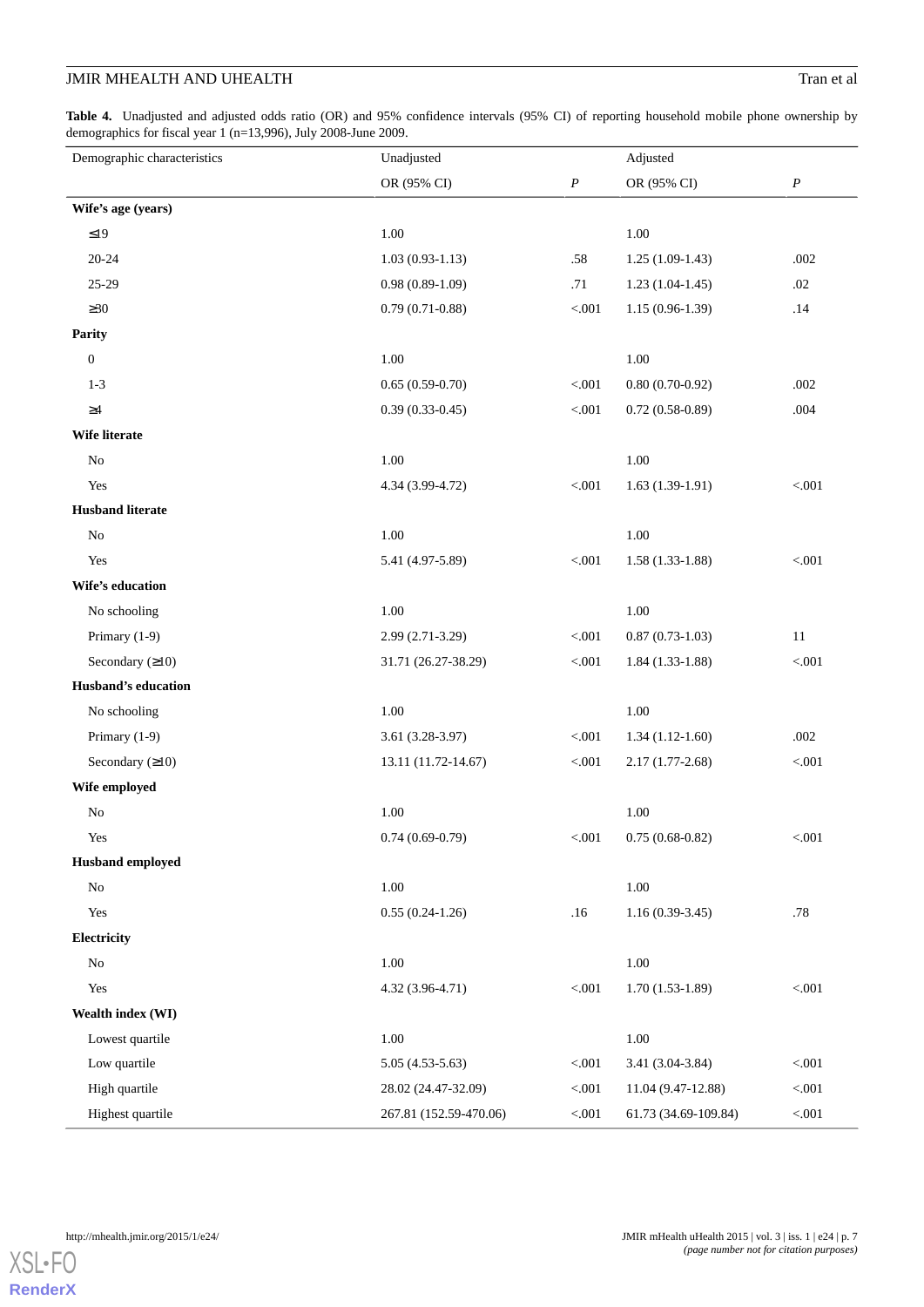# **JMIR MHEALTH AND UHEALTH** Tran et al

**Table 5.** Unadjusted and adjusted odds ratio (OR) and 95% confidence intervals (95% CI) of reporting household mobile phone ownership by demographics for fiscal year 2 (n=12,132), July 2009-June 2010.

| Demographic characteristics    |                        | Unadjusted       |                      | Adjusted         |  |
|--------------------------------|------------------------|------------------|----------------------|------------------|--|
|                                | OR (95% CI)            | $\boldsymbol{P}$ | OR (95% CI)          | $\boldsymbol{P}$ |  |
| Wife's age (years)             |                        |                  |                      |                  |  |
| ${\leq}19$                     | $1.00\,$               |                  | 1.00                 |                  |  |
| $20 - 24$                      | $0.86(0.78-0.95)$      | .002             | $1.06(0.92-1.21)$    | .42              |  |
| 25-29                          | $0.72(0.65-0.79)$      | $< 001$          | $0.92(0.78-1.08)$    | .30              |  |
| $\geq 30$                      | $0.65(0.58-0.72)$      | $< 001$          | $0.90(0.75-1.09)$    | .29              |  |
| Parity                         |                        |                  |                      |                  |  |
| $\boldsymbol{0}$               | $1.00\,$               |                  | $1.00\,$             |                  |  |
| $1 - 3$                        | $0.57(0.53-0.62)$      | < .001           | $0.83(0.73-0.95)$    | .006             |  |
| $\geq\!\!4$                    | $0.35(0.30-0.40)$      | $< 001$          | $0.6(0.61-0.95)$     | .02              |  |
| Wife literate                  |                        |                  |                      |                  |  |
| No                             | 1.00                   |                  | 1.00                 |                  |  |
| Yes                            | 3.59 (3.31-3.89)       | $< 001$          | $1.37(1.19-1.58)$    | $< 001$          |  |
| <b>Husband literate</b>        |                        |                  |                      |                  |  |
| $\rm No$                       | $1.00\,$               |                  | $1.00\,$             |                  |  |
| Yes                            | 4.23 (3.91-4.58)       | $< 001$          | $1.52(1.29-1.79)$    | $< 001$          |  |
| Wife's education               |                        |                  |                      |                  |  |
| No schooling                   | $1.00\,$               |                  | $1.00\,$             |                  |  |
| Primary (1-9)                  | $2.74(2.49-3.00)$      | < .001           | $1.02(0.87-1.19)$    | .79              |  |
| Secondary $(210)$              | 24.41 (19.77-30.15)    | < 0.001          | $2.43(1.82-3.24)$    | $< 001$          |  |
| Husband's education            |                        |                  |                      |                  |  |
| No schooling                   | $1.00\,$               |                  | $1.00\,$             |                  |  |
| Primary (1-9)                  | 2.99 (2.74-3.27)       | $< 001$          | $1.17(0.99-1.38)$    | .07              |  |
| Secondary $(210)$              | 8.05 (7.21-8.99)       | < 0.001          | $1.53(1.26-1.87)$    | $< 001$          |  |
| Wife employed                  |                        |                  |                      |                  |  |
| $\rm No$                       | 1.00                   |                  | 1.00                 |                  |  |
| Yes                            | $0.81(0.75-0.87)$      | < 0.001          | $0.86(0.79-0.94)$    | .002             |  |
| <b>Husband</b> employed        |                        |                  |                      |                  |  |
| No                             | $1.00\,$               |                  | 1.00                 |                  |  |
| Yes                            | $0.89(0.19-3.96)$      | $.87\,$          | $1.69(0.27-10.51)$   | .57              |  |
| Electricity                    |                        |                  |                      |                  |  |
| $\rm No$                       | $1.00\,$               |                  | $1.00\,$             |                  |  |
| Yes                            | 3.99 (3.65-4.37)       | $< 001$          | $1.76(1.58-1.96)$    | $< 001$          |  |
| Wealth index (WI) <sup>a</sup> |                        |                  |                      |                  |  |
| Lowest quartile                | $1.00\,$               |                  | $1.00\,$             |                  |  |
| Low quartile                   | 4.09 (3.71-4.49)       | < 0.001          | $2.89(2.61-3.21)$    | $< 001$          |  |
| High quartile                  | 23.54 (20.38-27.18)    | < 0.001          | 10.33 (8.79-12.12)   | $< 001$          |  |
| Highest quartile               | 287.07 (118.13-697.66) | $< 001$          | 76.97 (31.37-188.85) | $<\!\!.001$      |  |

<sup>a</sup> WI is constructed from a principal component analysis of dwelling characteristics, durable assets, productive assets, and land ownership.

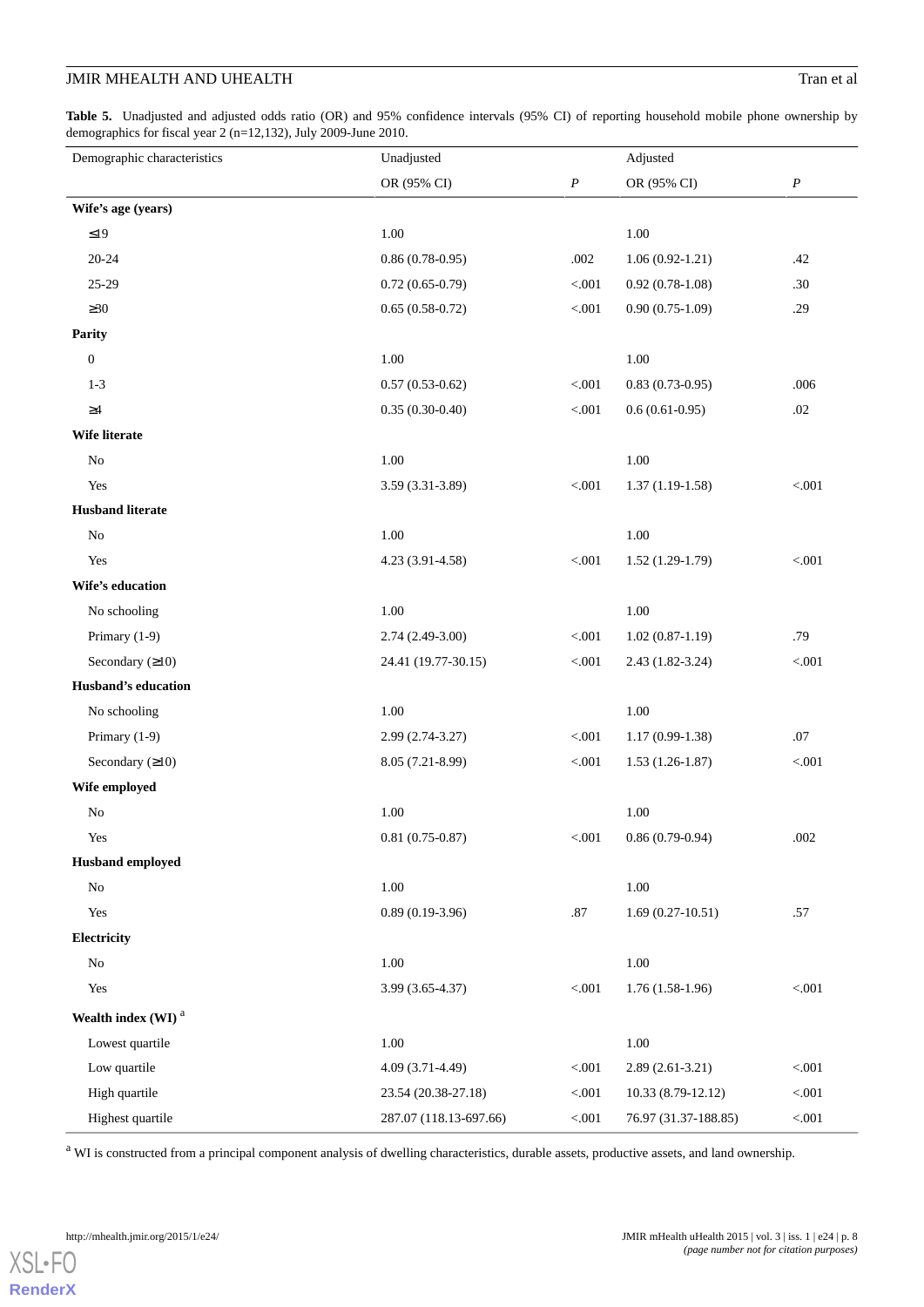<span id="page-8-0"></span>**Table 6.** Unadjusted and adjusted odds ratio (OR) and 95% confidence intervals (95% CI) of reporting household mobile phone ownership by demographics for fiscal year 3 (n=9109), July 2010-June 2011.

| Demographic characteristics      | Unadjusted            |                  | Adjusted            |                  |
|----------------------------------|-----------------------|------------------|---------------------|------------------|
|                                  | OR (95% CI)           | $\boldsymbol{P}$ | OR (95% CI)         | $\boldsymbol{P}$ |
| Wife's age (years)               |                       |                  |                     |                  |
| $\leq$ 19                        | $1.00\,$              |                  | 1.00                |                  |
| $20 - 24$                        | $0.87(0.78-0.97)$     | $.02\,$          | $1.22(1.03-1.44)$   | .02              |
| $25 - 29$                        | $0.65(0.58-0.73)$     | < .001           | $1.03(0.85-1.26)$   | .75              |
| $\geq 30$                        | $0.56(0.49-0.63)$     | $< 001$          | $0.95(0.77-1.18)$   | .67              |
| <b>Parity</b>                    |                       |                  |                     |                  |
| $\boldsymbol{0}$                 | 1.00                  |                  | 1.00                |                  |
| $1 - 3$                          | $0.55(0.49-0.59)$     | $< 001$          | $0.79(0.67-0.93)$   | .005             |
| $\geq\!\!4$                      | $0.32(0.27-0.38)$     | $< 001$          | $0.68(0.68-0.89)$   | .004             |
| Wife literate                    |                       |                  |                     |                  |
| No                               | 1.00                  |                  | 1.00                |                  |
| Yes                              | $3.22(2.95-3.52)$     | $< 001$          | $1.28(1.09-1.49)$   | .002             |
| <b>Husband literate</b>          |                       |                  |                     |                  |
| $\rm No$                         | 1.00                  |                  | 1.00                |                  |
| Yes                              | 4.13 (3.78-4.52)      | $< 001$          | $1.85(1.55-2.21)$   | $< 001$          |
| Wife's education                 |                       |                  |                     |                  |
| No Schooling                     | 1.00                  |                  | 1.00                |                  |
| Primary (1-9)                    | $2.51(2.28-2.77)$     | $< 001$          | $0.99(0.84-1.18)$   | .96              |
| Secondary $(210)$                | 23.16 (17.51-30.63)   | $< 001$          | $2.53(1.76-3.62)$   | .03              |
| Husband's education              |                       |                  |                     |                  |
| No schooling                     | 1.00                  |                  | 1.00                |                  |
| Primary (1-9)                    | $2.86(2.59-3.14)$     | $< 001$          | $0.97(0.80-1.16)$   | .70              |
| Secondary $(210)$                | 7.38 (6.46-8.43)      | $< 001$          | $1.27(1.02-1.58)$   | .03              |
| Wife employed                    |                       |                  |                     |                  |
| $\rm No$                         | 1.00                  |                  | 1.00                |                  |
| Yes                              | $0.78(0.71-0.84)$     | < 0.001          | $0.84(0.76-0.94)$   | $.001$           |
| <b>Husband</b> employed          |                       |                  |                     |                  |
| No                               | $1.00\,$              |                  | $1.00\,$            |                  |
| Yes                              | $1.92(0.32 - 11.47)$  | .48              | 2.09 (0.19-21.97)   | .54              |
| Electricity                      |                       |                  |                     |                  |
| $\rm No$                         | 1.00                  |                  | $1.00\,$            |                  |
| Yes                              | $3.24(2.91-3.61)$     | $< 001$          | $1.44(1.27-1.64)$   | $< 001$          |
| Wealth index $(WI)$ <sup>a</sup> |                       |                  |                     |                  |
| Lowest quartile                  | $1.00\,$              |                  | $1.00\,$            |                  |
| Low quartile                     | $3.62(3.28-3.99)$     | < 0.001          | $2.66(2.38-2.96)$   | $< 001$          |
| High quartile                    | 23.07 (19.10-27.87)   | $< 001$          | 10.73 (8.73-13.19)  | $< 001$          |
| Highest quartile                 | 124.03 (51.02-301.54) | $< 001$          | 38.66 (15.71-95.15) | $< 001$          |

<sup>a</sup> WI is constructed from a principal component analysis of dwelling characteristics, durable assets, productive assets, and land ownership.

When adjusting for all variables (wife's age, parity, literacy, education, employment, WI), age, and wives and husbands with

just a primary education were no longer significant by fiscal year 3, whereas husband's employment was not statistically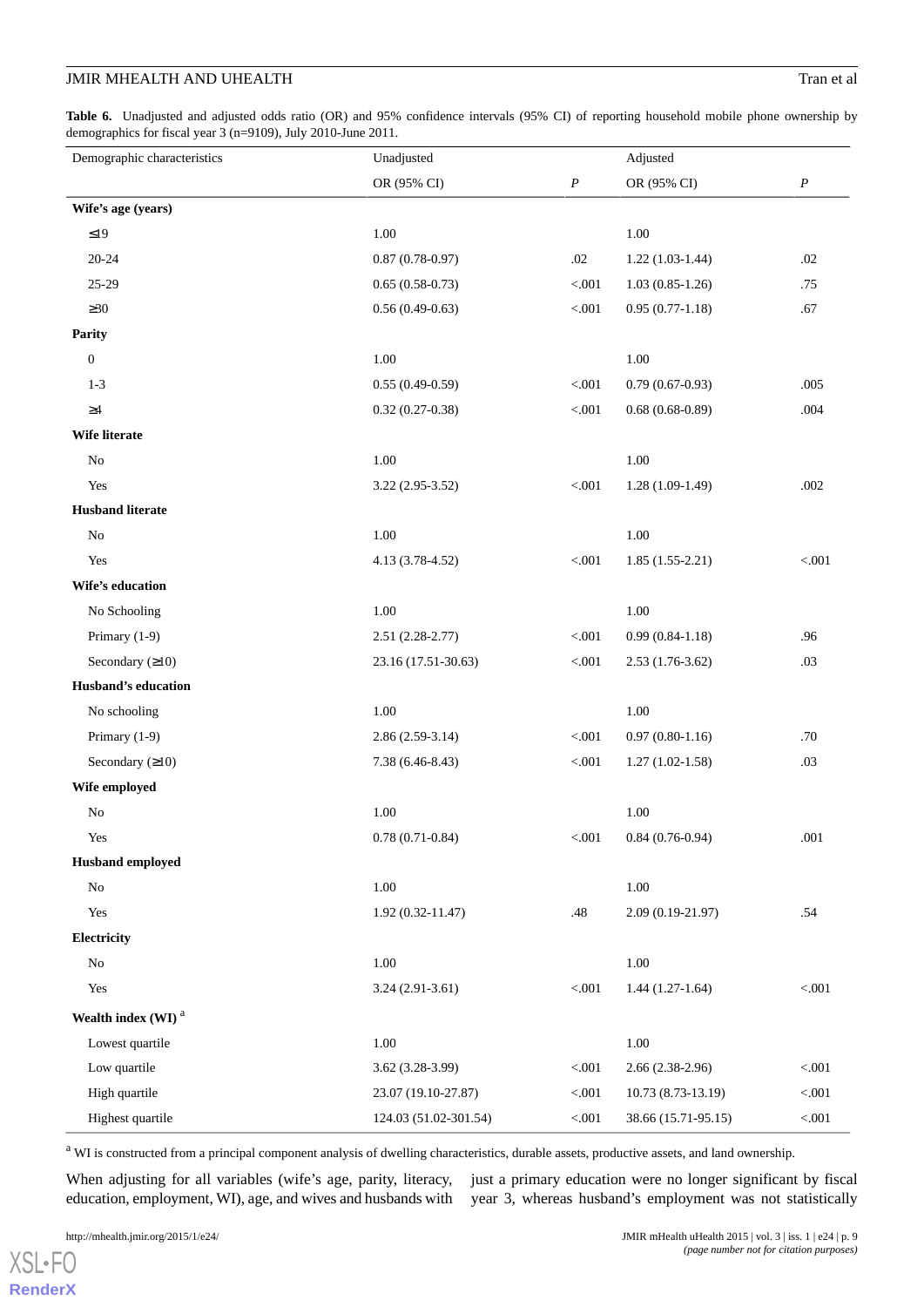significant across all fiscal years. Multiple logistic regression analysis showed that wife's employment (fiscal year 1: OR 0.75, 95% CI 0.68-0.82, *P*<.001; fiscal year 3: OR 0.84, 95% CI 0.76-0.94, *P*=.001) and husband's literacy (fiscal year 1: OR 1.58, 95% CI 1.33-1.88, *P*<.001; fiscal year 3: OR 1.85, 95% CI 1.55-2.21; *P*<.001) were the only 2 demographic variables that had an overall increase from fiscal year 1 to fiscal year 3, whereas all other statistically significant demographic variables had an overall decrease in odds of owning a household mobile phone. Wives with just a primary education were negatively associated with mobile phone ownership despite having an

overall increase in odds. Husbands with a secondary education, electricity, and all quartiles of WI (lowest, low, high, and highest) were all positively associated with mobile phone ownership that also attenuated over time. There was a decreasing dose-response relationship for husband's education (primary and secondary, respectively) and the low quartile WI, whereas there was an increasing dose-response relationship for households where wives had a secondary education.

Low VIF values indicate that collinearity is not present between wealth (1.28), employment (1.03), and education (2.81).

<span id="page-9-0"></span>Figure 2. Trends ( $P < 001$ ) in household mobile phone ownership by wealth index (WI), 2008-2011.



# *Discussion*

# **Principal Findings**

Based on global trends, the ITU suggested in 2013 that as market saturation is attained within a given population, growth rates in mobile phone ownership would decrease [[1\]](#page-12-0). In our dataset, household mobile phone ownership among demographic variables changed rapidly over time. Market saturation (>90%) was observed in households where wives had a secondary education (93.0%) or in households within the high (90.6%) and highest (98.1%) quartiles of WI by fiscal year 3. Market-saturated demographic groups can be considered early adopters of mobile phones, in which uptake is fastest. These early adopters rapidly reached saturation because they were able to afford the technologies from the outset when mobile phone costs were relatively high. In contrast, low SES groups such as households in the low (60.2%) and lowest (29.5%) quartiles of WI represent a larger proportion of the total sample size (83.1%), but have a low proportion of ownership. These low SES groups are considered late adopters, in which uptake is slowest.

In examining predictors of ownership by fiscal year, the velocity of change in ownership indicates which demographic factor achieves the fastest rate of growth. Despite a slower trajectory among households of lower economic standing, the growth rate

of mobile phone ownership is increasing exponentially as seen in these late adopter groups because the price of "entry" into the mobile marketplace likely declined over time. The change in the proportion of household ownership when stratified by WI shows among the lowest quartile WI there is a sustained exponential growth, where the digital divide is being bridged over time [\(Figure 2\)](#page-9-0). The statistic of ownership of at least 1 mobile phone across the entire study period (35.8% among the households surveyed) is grossly misleading. When stratified by fiscal year, phone ownership was 29.85% (4178/13,996), 39.91% (4842/12,132), and 56.07% (5107/9109), for fiscal years 1, 2, and 3, respectively.

Although overall phone ownership increased by fiscal year, the overwhelming trend in which the odds of owning a mobile phone attenuated over time suggests that the factors that distinguish people from one another—education, electricity, and WI—are important early in the mobile "revolution" when prices are likely high and the technology new ([Figure 3\)](#page-10-0). However, as mobile phones become more available and the markets mature, access to mobile technology is more democratized and equity gaps begin to dissipate.

As market saturation is rapidly attained in the most privileged demographics (literate, secondary schooling, electricity, high WI) likely because of a combination of early adoption, willingness-to-pay, and affordability, members of the lower

```
XSL•FO
RenderX
```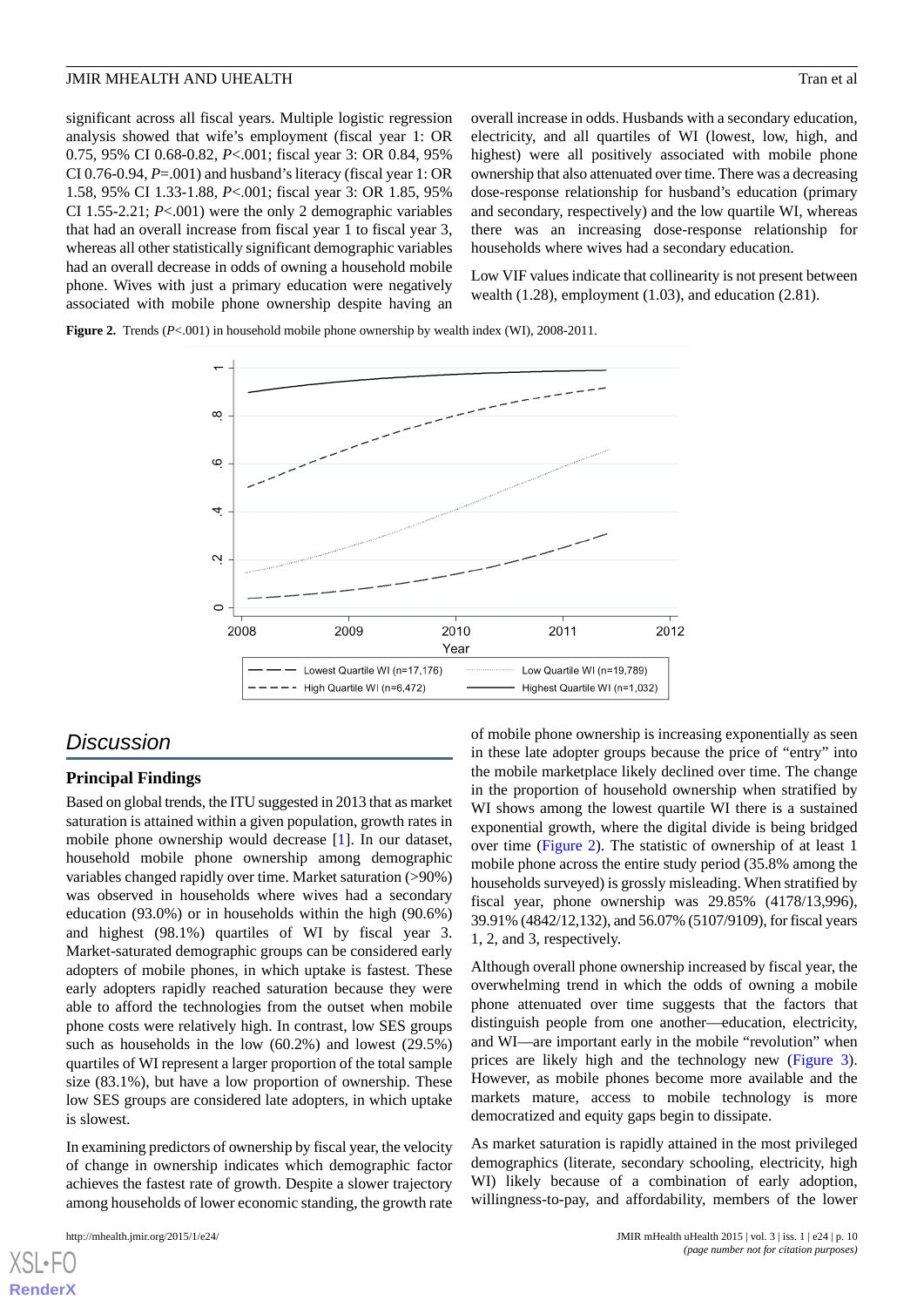wealth quartiles seem to be following suit with more of an exponential growth mirroring the global trends seen elsewhere [[1\]](#page-12-0). As stated by Grameenphone in their 2010 Annual Report, price competition across network operators led to a plateauing of the annual revenue per unit reported by this major network operator, but this also suggests a decline in prices charged for services given the documented rate of subscriber growth during this period [[24\]](#page-14-1). Our data support that these market forces seem to directly impact the inequity of what began in the early days of mobile introduction in Bangladesh as a marked mobile "digital divide" resulting in a trend of increasing ownership less likely to be driven by markers of SES such as literacy, educational attainment, age, or wealth.

<span id="page-10-0"></span>The high growth rates of ownership among the most vulnerable subpopulations in our analysis and the decreasing predictive capacity of variables initially strongly associated with risk of phone ownership suggests that sociodemographic constraints do not represent an insurmountable barrier to mobile phone ownership over the life-course of mobile phone introduction into a population. These data elegantly illustrate how the digital divide is closing over a relatively short span of time, a likely result of changing market characteristics and resulting demographic predictors of ownership over time. Nonetheless, despite these closing gaps, there still remains a population segment that is largely without access to mobile phone ownership. Households in the lowest quartile of WI with more children, where the wife has either a primary education or no schooling despite being employed are the least likely to own a mobile phone. Recognizing and targeting this "base of the pyramid" group is important to alleviate the "inequitable distribution of power that stems from differential access to information and communications technology resources" [[5\]](#page-13-3).

**Figure 3.** Odds ratio of statistically significant demographic variables (*P*<.05) over fiscal years 1 and 3.



### **Increasing Equity to Women**

The data show that the probability of owning a mobile phone is greatest in households where both the wife and husband are literate. Although there is interaction between ownership and literacy between the wife and husband, the difference in mobile phone ownership among households with discordant couples likely reflects gender-power differences in Bangladesh. In discordant couples, the probability of owning a mobile phone is greater in households in which only the husband is literate compared with households in which only the wife is literate, thereby highlighting a possible interesting proxy of inequity in

[XSL](http://www.w3.org/Style/XSL)•FO **[RenderX](http://www.renderx.com/)**

purchasing power of the women for the household, even when their education level may be higher than their husbands' education level.

The disparity brings to mind the larger issue of prevailing sociocultural norms practiced in rural Bangladesh. Women are often subject to discrimination engendered by a highly patriarchal social system that determines power relations within households and the bargaining power of household members [[25\]](#page-14-2). In efforts to deconstruct the associated ideologies that precipitate discrimination, it is important to negotiate cultural norms that place value on women's work and education [[25\]](#page-14-2). Mobile phone ownership and access may be a vehicle through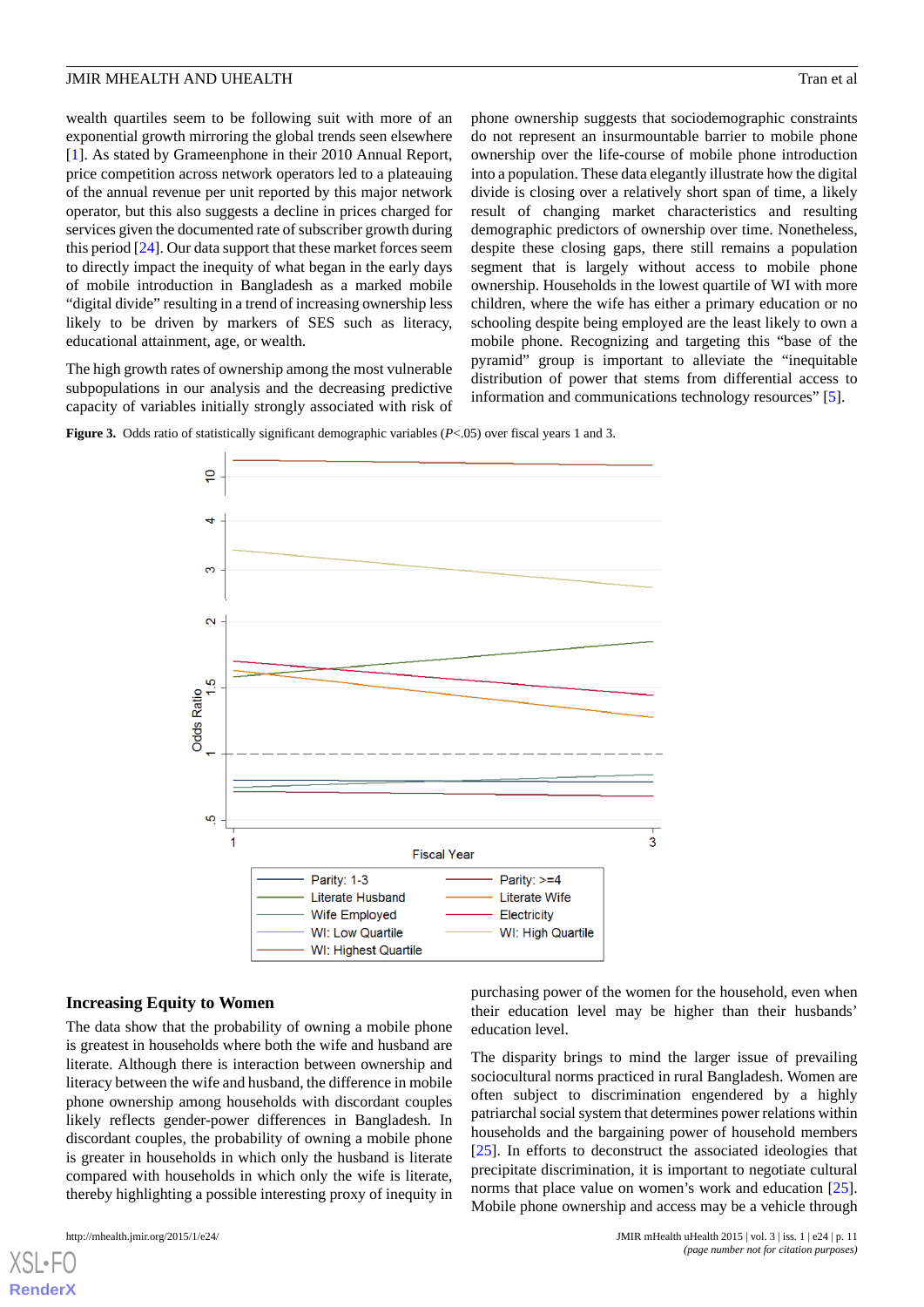which women can reframe their role in the household or position in society, empowered by connectivity.

In a 2012 study of mobile phone access among women at the proverbial "base of the pyramid," researchers identified that, globally, a woman is 21% less likely to own a mobile phone than a man due to social, cultural, and economic reasons [[16\]](#page-13-13). This specific digital divide was described as a gender gap that translated to roughly US \$13 billion dollars of associated missed market opportunities [\[16](#page-13-13)]. Clearly, the varying social, cultural, and economic drivers of adoption, as described in this analysis, should be targeted by the mobile industry while keeping in mind the struggles of the members of these socioeconomic strata to prioritize food, housing, and health care. In 2014, the Groupe Speciale Mobile Association (GSMA) mWomen Program aims to reduce the inequitable distribution of mobile phones by 50% consequently increasing mobile connectivity to more than 150 million women in emerging markets [[16](#page-13-13)]. In doing so, a number of approaches have been proposed to bridge mobile ownership inequity in an effort to provide access to more members of the lowest socioeconomic strata sooner than current trends might forecast ([Figure 4\)](#page-12-1).

As mobile phones continue to penetrate the developing market, economies of scale and scope, specialization and speed all play a factor in the growth of the mobile phone industry and the improvement of connectivity. To harness the full potential of connectivity using mobile phones as a platform, further studies should examine methods of increasing ownership, bridging the digital divide, and empowering communities. Potential studies could include geographic information systems that map gaps in mobile phone penetration rates. In doing so, access to mobile phones can be extended through cost-effective mobile networks

such as wireless local loops in remote areas of the country. Improving rural teledensity in developing countries while increasing levels of purchasing power is essential to meeting high levels of demand in resource-constrained areas [[11\]](#page-13-8). In addition to income, other demographic factors as outlined in this study could also facilitate the adoption of more recent generation mobile phones that offer more opportunities for connectivity through Internet use and operating capabilities that give rise to an analysis of second-level digital divides [[26\]](#page-14-3). Other studies can assess the usability of mobile phones in specific occupations to investigate potential means toward increasing mobile capacity [[27\]](#page-14-4). Accordingly, policy changes that stimulate economic productivity through more effective usage of mobile telephony could be adopted. Future studies could also incorporate trends in airtime and equipment costs, payment schemes, and competitive pricing as covariates in changing the dynamics of household access to mobile phones.

When conducting further studies, the limitations in this study must be taken into consideration. For instance, parity was negatively associated with ownership in both unadjusted and adjusted assessments suggesting that the odds of owning a mobile phone decrease with every child. However, parity is also inversely proportional to age—multiparous women are likely to be older—indicating evidence of confounding. Husband's employment was not statistically significant across all years because the sample size for husbands without employment was low (fiscal year 1: n=23; fiscal year 2: n=7; fiscal year 3: n=5) which also happens to be the reference group. This could be evidence of respondent bias as wives reported on the behalf of their husbands. These limitations must be accounted for to strengthen further analyses.

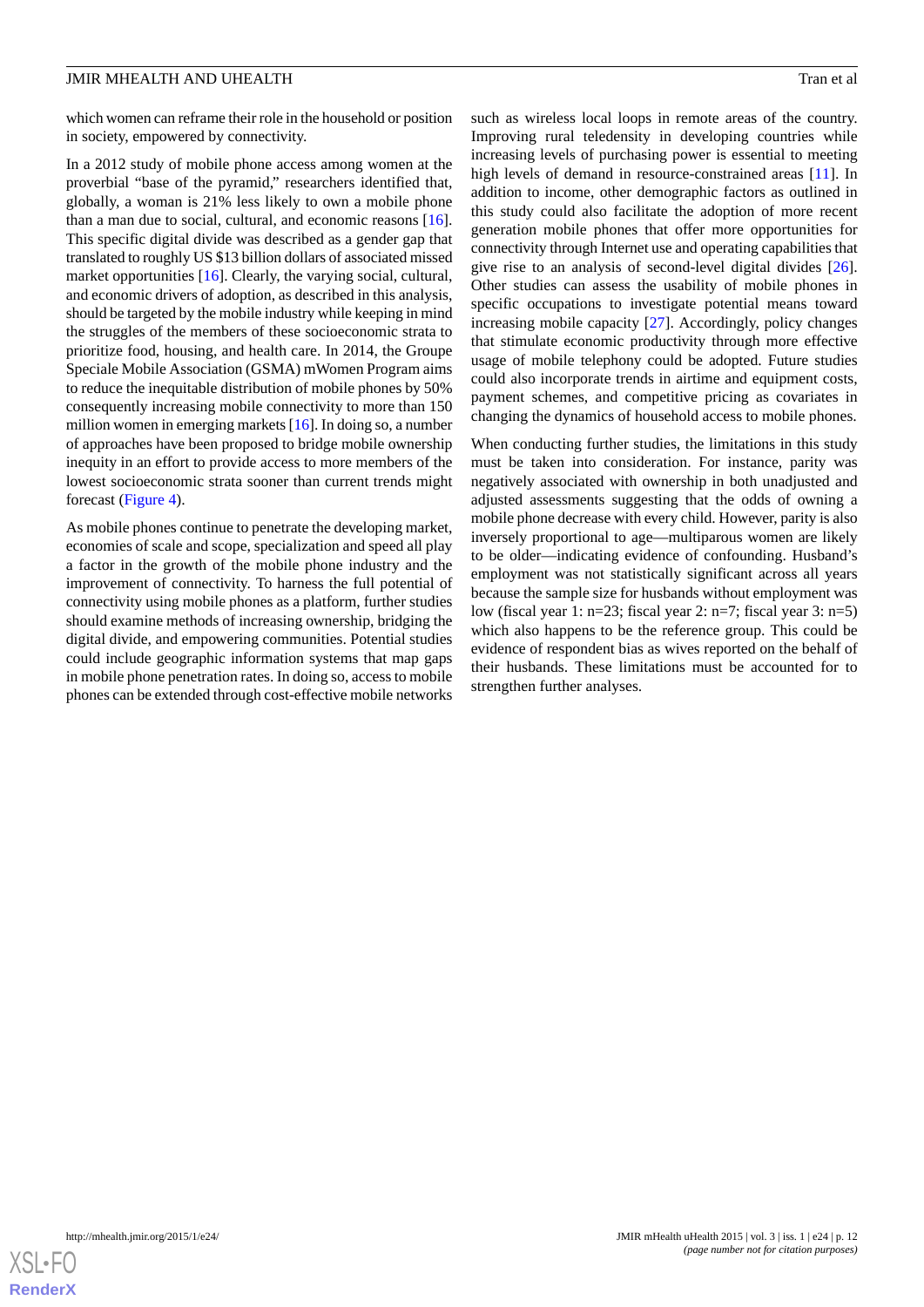<span id="page-12-1"></span>Figure 4. GSMA mWomen strategies to promote individual ownership. Source: [[16](#page-13-13)].



# **Conclusions**

This analysis provides insights into the dynamic characteristics of mobile phone ownership over time unveiling the relative contributors to the digital divide; the determinants which initially drive ownership as a privilege of the wealthy gradually lose importance as market and socioeconomic forces increase access even among the poorest members of the population. Still, this "democratization" remains a gradual process and stopgap measures must be pursued to ensure that those living at the very "base of the pyramid" are not further disenfranchised due to their relatively slower uptake of mobile telephony. mHealth and other mobile-facilitated social services targeting the ultra-poor must consider access (or the lack thereof) as an important component of program reach and impact.

The inequitable distribution of power due to differential access to mobile phones underscores the importance of reconciling the

demographic barriers to ownership [\[11](#page-13-8)]. Mobile phone adoption rates in vulnerable populations such as households with low education, no electricity, and of low economic standing are of particular interest because they are often the slowest and the last to obtain access, as shown in this analysis. Fortunately, as competition increases and costs of ownership are driven down, affordability increases, especially among lower SES populations [[11\]](#page-13-8). Social innovations, such as Bangladesh's Village Phone Program, show how communal access to phones can bridge the household mobile phone ownership gap in the lowest SES strata while these groups gradually climb the exponential curve to saturation [\[3](#page-13-1),[28\]](#page-14-5). These data from Bangladesh provide a heartening glimpse into the natural trajectories of the mobile phone revolution, across a sociodemographically heterogeneous population, illustrating how even in developing markets, large gaps in mobile phone ownership are unlikely to persist forever through a combination of natural market forces and technologic/socioeconomic innovation.

# <span id="page-12-0"></span>**Conflicts of Interest**

None declared.

# **References**

[XSL](http://www.w3.org/Style/XSL)•FO **[RenderX](http://www.renderx.com/)**

1. International Telecommunications Union. World Telecommunications/ICT Indicators Database 2013, 17th edition. Geneva, Switzerland: International Telecommunications Union; 2013.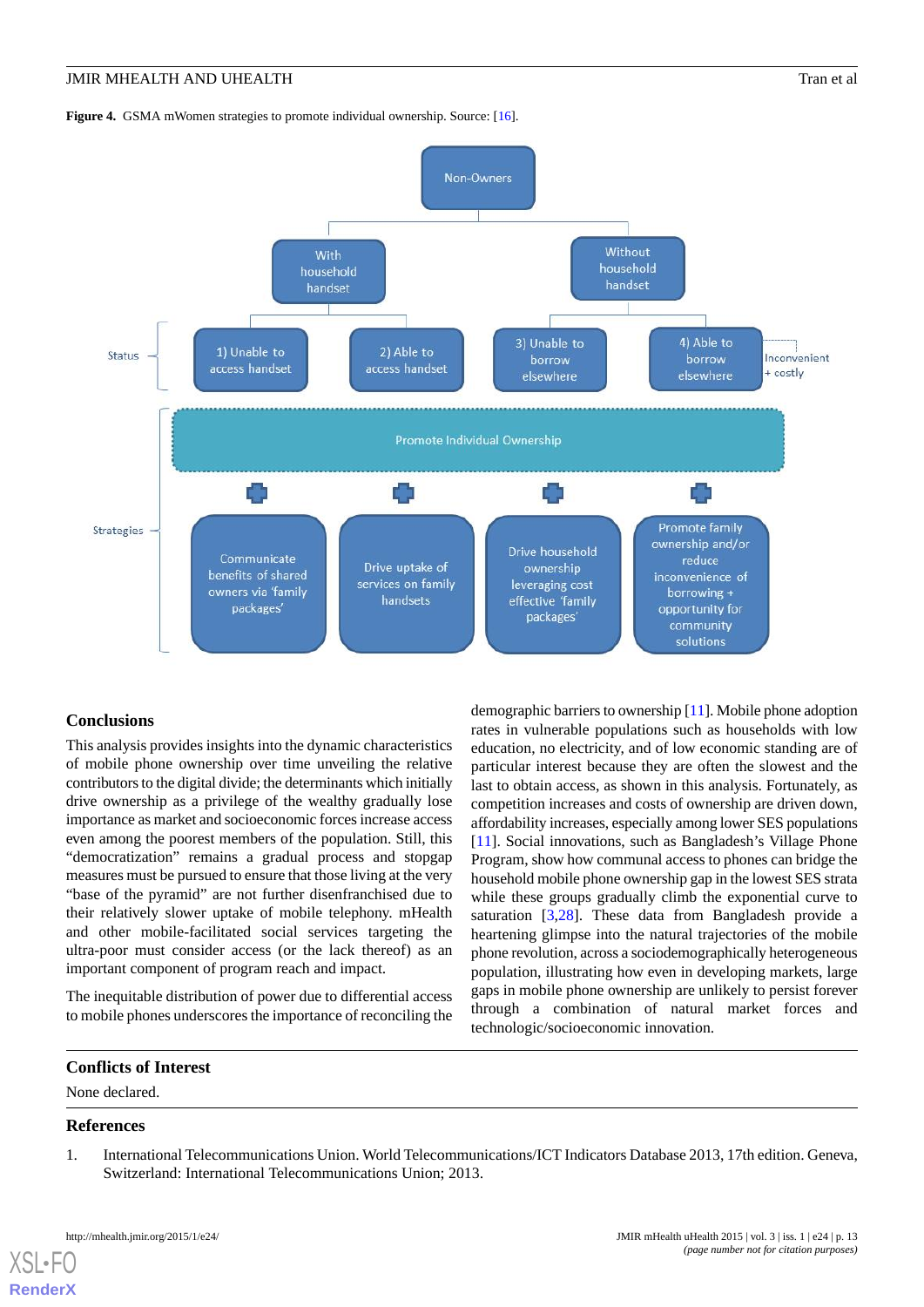- <span id="page-13-0"></span>2. The World Bank. 2012 Information and Communications for Development: Maximizing Mobile. Washington, DC: The World Bank; 2012. URL: [http://siteresources.worldbank.org/](http://siteresources.worldbank.org/EXTINFORMATIONANDCOMMUNICATIONANDTECHNOLOGIES/Resources/IC4D-2012-Report.pdf) [EXTINFORMATIONANDCOMMUNICATIONANDTECHNOLOGIES/Resources/IC4D-2012-Report.pdf](http://siteresources.worldbank.org/EXTINFORMATIONANDCOMMUNICATIONANDTECHNOLOGIES/Resources/IC4D-2012-Report.pdf) [accessed 2015-01-05] [\[WebCite Cache ID 6VMRmyQsc](http://www.webcitation.org/

                                                6VMRmyQsc)]
- <span id="page-13-1"></span>3. Lawson C, Meyenn N. Bringing Cellular Phone Services to Rural Areas: Grameen Telecom and Village Pay Phones in Bangladesh. Washington, DC: World Bank; 2000 Mar. URL:<https://openknowledge.worldbank.org/handle/10986/11438> [accessed 2015-01-05] [\[WebCite Cache ID 6VMS5pKFf\]](http://www.webcitation.org/

                                                6VMS5pKFf)
- <span id="page-13-3"></span><span id="page-13-2"></span>4. Aker JC, Mbiti IM. Mobile phones and economic development in Africa. Journal of Economic Perspectives 2010 Aug;24(3):207-232. [doi: [10.1257/jep.24.3.207\]](http://dx.doi.org/10.1257/jep.24.3.207)
- 5. Rice RE, Katz J. Comparing internet and mobile phone usage: digital divides of usage, adoption, and dropouts. Telecommunications Policy 2003 Sep;27(8-9):597-623. [doi: [10.1016/S0308-5961\(03\)00068-5](http://dx.doi.org/10.1016/S0308-5961(03)00068-5)]
- <span id="page-13-4"></span>6. Hoffman D, Kalsbeek W, Novak T. Internet and Web use in the US. Commun ACM 1996 Dec;39(12):36-46. [doi: [10.1145/240483.240490](http://dx.doi.org/10.1145/240483.240490)]
- <span id="page-13-5"></span>7. McConnaughey J, Lader W. Falling through the Net: Defining the Digital Divide. Washington, DC: US Department of Commerce; 1999. URL:<http://www.ntia.doc.gov/legacy/ntiahome/fttn99/FTTN.pdf> [accessed 2015-01-05] [[WebCite Cache](http://www.webcitation.org/

                                                6VMSvDohh) [ID 6VMSvDohh\]](http://www.webcitation.org/

                                                6VMSvDohh)
- <span id="page-13-6"></span>8. Akter S, Akter S. International Journal of Management Sciences. 2013. An exploratory study on attrition rate in the telecommunication sector of Bangladesh URL: [http://www.academia.edu/5419568/](http://www.academia.edu/5419568/An_Exploratory_Study_on_Attrition_Rate_in_the_Telecommunication_Sector_of_Bangladesh) An Exploratory Study on Attrition Rate in the Telecommunication Sector of Bangladesh [accessed 2015-01-05] [[WebCite Cache ID 6VMT2tOcr\]](http://www.webcitation.org/

                                                6VMT2tOcr)
- <span id="page-13-7"></span>9. United Nations E-Government Survey 2012: E-Government for the People. New York: United Nations; 2012. URL: [http:/](http://unpan3.un.org/egovkb/Portals/egovkb/Documents/un/2012-Survey/unpan048065.pdf) [/unpan3.un.org/egovkb/Portals/egovkb/Documents/un/2012-Survey/unpan048065.pdf](http://unpan3.un.org/egovkb/Portals/egovkb/Documents/un/2012-Survey/unpan048065.pdf) [accessed 2015-01-05] [[WebCite](http://www.webcitation.org/

                                                6VMTiHZEC) [Cache ID 6VMTiHZEC\]](http://www.webcitation.org/

                                                6VMTiHZEC)
- <span id="page-13-8"></span>10. Bangladesh Telecommunication Regulatory Commission. 2009. Annual Report 2008-2009 URL: [http://www.btrc.gov.bd/](http://www.btrc.gov.bd/old/index.php?option=com_content&view=article&id=186&Itemid=237) [old/index.php?option=com\\_content&view=article&id=186&Itemid=237](http://www.btrc.gov.bd/old/index.php?option=com_content&view=article&id=186&Itemid=237)[[WebCite Cache ID 6WYhIR4CZ\]](http://www.webcitation.org/

                                                6WYhIR4CZ)
- <span id="page-13-9"></span>11. Bairagi AK, Tuhin R, Polin A. International Journal of Computer and Information Technology. 2011. Socio-economic impacts of mobile phone in rural Bangladesh: a case study in Batiaghata Thana, Khulna District URL: [http://www.ijcit.org/](http://www.ijcit.org/ijcit_papers/vol2no1/IJCIT-110738.pdf) [ijcit\\_papers/vol2no1/IJCIT-110738.pdf](http://www.ijcit.org/ijcit_papers/vol2no1/IJCIT-110738.pdf) [accessed 2015-01-05] [\[WebCite Cache ID 6VMU3k9JD](http://www.webcitation.org/

                                                6VMU3k9JD)]
- <span id="page-13-11"></span><span id="page-13-10"></span>12. United Nations Economic and Social Commission for Asia and the Pacific. Statistical Yearbook for Asia and the Pacific. New York: United Nations; 2013. URL:<http://www.unescap.org/stat/data/syb2013/escap-syb2013.pdf> [accessed 2015-01-05] [[WebCite Cache ID 6VMUB57ta\]](http://www.webcitation.org/

                                                6VMUB57ta)
- <span id="page-13-12"></span>13. Kalba K. The Global Adoption and Diffusion of Mobile Phones. New Haven, CT: Kalba International Inc; 2008. URL: [http://www.pirp.harvard.edu/pubs\\_pdf/kalba/kalba-p08-1.pdf](http://www.pirp.harvard.edu/pubs_pdf/kalba/kalba-p08-1.pdf) [accessed 2015-01-05] [\[WebCite Cache ID 6VMUFzErN](http://www.webcitation.org/

                                                6VMUFzErN)]
- 14. World Health Organization. Closing the Gap in a Generation: Health Equity through Action on the Social Determinants of Health. Geneva: World Health Organization; 2010 Oct. URL: [http://whqlibdoc.who.int/publications/2008/](http://whqlibdoc.who.int/publications/2008/9789241563703_eng.pdf) [9789241563703\\_eng.pdf](http://whqlibdoc.who.int/publications/2008/9789241563703_eng.pdf) [accessed 2015-01-05] [[WebCite Cache ID 6VMUdaxhW\]](http://www.webcitation.org/

                                                6VMUdaxhW)
- <span id="page-13-13"></span>15. Free C, Phillips G, Galli L, Watson L, Felix L, Edwards P, et al. The effectiveness of mobile-health technology-based health behaviour change or disease management interventions for health care consumers: a systematic review. PLoS Med 2013;10(1):e1001362 [\[FREE Full text](http://dx.plos.org/10.1371/journal.pmed.1001362)] [doi: [10.1371/journal.pmed.1001362](http://dx.doi.org/10.1371/journal.pmed.1001362)] [Medline: [23349621](http://www.ncbi.nlm.nih.gov/entrez/query.fcgi?cmd=Retrieve&db=PubMed&list_uids=23349621&dopt=Abstract)]
- <span id="page-13-15"></span><span id="page-13-14"></span>16. GSMA mWomen. Striving and Surviving: Exploring the Lives of Women at the Base of the Pyramid. 2012. URL: [http:/](http://www.gsma.com/mobilefordevelopment/wp-content/uploads/2013/01/GSMA_mWomen_Striving_and_Surviving-Exploring_the_Lives_of_BOP_Women.pdf) [/www.gsma.com/mobilefordevelopment/wp-content/uploads/2013/01/](http://www.gsma.com/mobilefordevelopment/wp-content/uploads/2013/01/GSMA_mWomen_Striving_and_Surviving-Exploring_the_Lives_of_BOP_Women.pdf) [GSMA\\_mWomen\\_Striving\\_and\\_Surviving-Exploring\\_the\\_Lives\\_of\\_BOP\\_Women.pdf](http://www.gsma.com/mobilefordevelopment/wp-content/uploads/2013/01/GSMA_mWomen_Striving_and_Surviving-Exploring_the_Lives_of_BOP_Women.pdf) [accessed 2015-01-05] [[WebCite](http://www.webcitation.org/

                                                6VMUjWsSs) [Cache ID 6VMUjWsSs\]](http://www.webcitation.org/

                                                6VMUjWsSs)
- <span id="page-13-16"></span>17. Labrique AB, Christian P, Klemm RDW, Rashid M, Shamim AA, Massie A, et al. A cluster-randomized, placebo-controlled, maternal vitamin A or beta-carotene supplementation trial in Bangladesh: design and methods. Trials 2011;12:102 [\[FREE](http://www.trialsjournal.com/content/12//102) [Full text\]](http://www.trialsjournal.com/content/12//102) [doi: [10.1186/1745-6215-12-102\]](http://dx.doi.org/10.1186/1745-6215-12-102) [Medline: [21510905](http://www.ncbi.nlm.nih.gov/entrez/query.fcgi?cmd=Retrieve&db=PubMed&list_uids=21510905&dopt=Abstract)]
- <span id="page-13-17"></span>18. West KP, Christian P, Labrique AB, Rashid M, Shamim AA, Klemm RDW, et al. Effects of vitamin A or beta carotene supplementation on pregnancy-related mortality and infant mortality in rural Bangladesh: a cluster randomized trial. JAMA 2011 May 18;305(19):1986-1995. [doi: [10.1001/jama.2011.656\]](http://dx.doi.org/10.1001/jama.2011.656) [Medline: [21586714](http://www.ncbi.nlm.nih.gov/entrez/query.fcgi?cmd=Retrieve&db=PubMed&list_uids=21586714&dopt=Abstract)]
- <span id="page-13-18"></span>19. Sikder SS, Labrique AB, Ullah B, Ali H, Rashid M, Mehra S, et al. Accounts of severe acute obstetric complications in rural Bangladesh. BMC Pregnancy Childbirth 2011;11:76 [[FREE Full text](http://www.biomedcentral.com/1471-2393/11/76)] [doi: [10.1186/1471-2393-11-76\]](http://dx.doi.org/10.1186/1471-2393-11-76) [Medline: [22018330](http://www.ncbi.nlm.nih.gov/entrez/query.fcgi?cmd=Retrieve&db=PubMed&list_uids=22018330&dopt=Abstract)]
- <span id="page-13-19"></span>20. West KP, Shamim AA, Labrique AB, Ali H, Shaikh S, Mehra S, et al. Efficacy of antenatal multiple micronutrient (MM) vs. iron-folic acid (IFA) supplementation in improving gestational and postnatal viability in rural Bangaldesh: the JiViA-3 trial. FASEB J 2013;27:358.6. [doi: [10.1096/fj.1530-6860\]](http://dx.doi.org/10.1096/fj.1530-6860)
- 21. Gunnsteinsson S, Labrique AB, West KP, Christian P, Mehra S, Shamim AA, et al. Constructing indices of rural living standards in Northwestern Bangladesh. J Health Popul Nutr 2010 Oct;28(5):509-519 [\[FREE Full text](http://europepmc.org/abstract/MED/20941903)] [Medline: [20941903\]](http://www.ncbi.nlm.nih.gov/entrez/query.fcgi?cmd=Retrieve&db=PubMed&list_uids=20941903&dopt=Abstract)
- 22. Vyas S, Kumaranayake L. Constructing socio-economic status indices: how to use principal components analysis. Health Policy Plan 2006 Nov; 21(6): 459-468 [[FREE Full text](http://heapol.oxfordjournals.org/cgi/pmidlookup?view=long&pmid=17030551)] [doi: [10.1093/heapol/czl029\]](http://dx.doi.org/10.1093/heapol/czl029) [Medline: [17030551\]](http://www.ncbi.nlm.nih.gov/entrez/query.fcgi?cmd=Retrieve&db=PubMed&list_uids=17030551&dopt=Abstract)